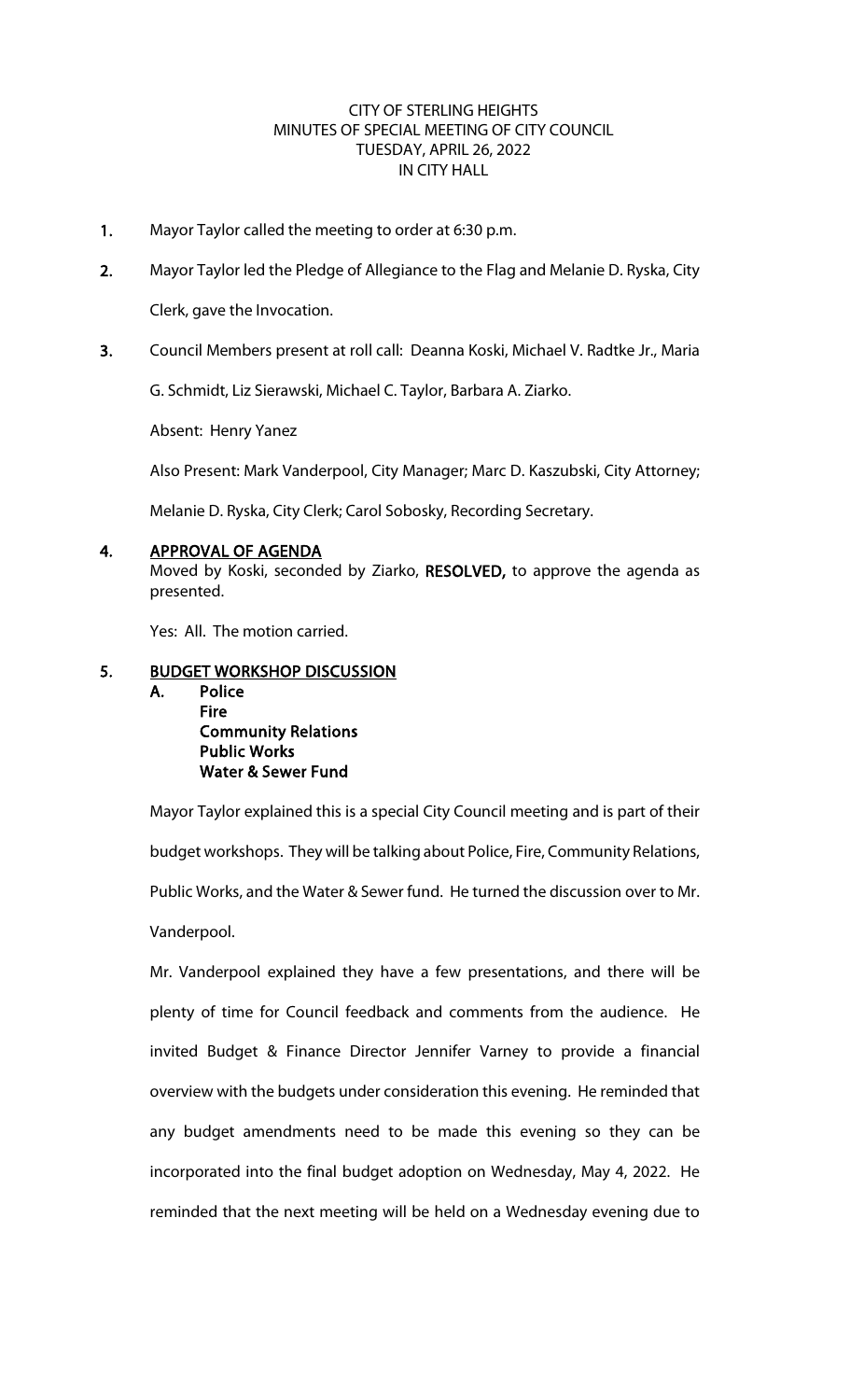the Warren Consolidated School District bond proposal election on Tuesday, May 3.

Budget and Finance Director Jennifer Varney continued the overview of the proposed 2022 / 2023 fiscal year budget with the use of a PowerPoint presentation, including discussion of four General Fund departments, being Police, Fire, Community Relations, and Public Works, as well as the Water & Sewer Fund. She reminded that the proposed General Fund budget totals \$117.2 million. The Police Department is the largest department, totaling 34 percent of the General budget. It has 215 employees in four divisions, and the budget totals \$39.9 million, adding that over 90 percent of the budget is related to personnel costs. She stated the total budget increased his year by \$750,000, or just under 2 percent, with an increase of approximately \$1 million due to contractual wage adjustments, the addition of a Deputy Police Chief, and the conversion of a parttime Animal Control Officer to full time. These increases were offset by reduction in the contributions to the pension and retiree medical plans. The budget includes continuation of the CORE Movie Night, and the purchase of FLOCK cameras for use in criminal investigations. She clarified the FLOCK cameras are proposed to be purchased with forfeiture funds. Ms. Varney outlined the highlights of the capital budget, including replacement of seven investigative vehicles, ten traffic and patrol vehicles, continuation of a multi-year replacement project for hand-held speed measuring equipment, in-car computers and modems, and ballistic helmets. She added a second security gate is proposed to be installed in the parking lot behind the Police Station, and an additional TruNarc Analyzer and replacement tasers are proposed using forfeiture funds.

Ms. Varney explained the Fire Department budget totals \$24.3 million, which is 21 percent of the total General Fund Budget. There are three divisions, and the budget includes 110 full-time and 5 part-time positions. The total budget increased \$790,000, or 3.4 percent, with personnel costs accounting for most of the increase due to contractual wage increases and the addition of two part-time inspectors and a part-time account clerk in Fire Prevention. She added that the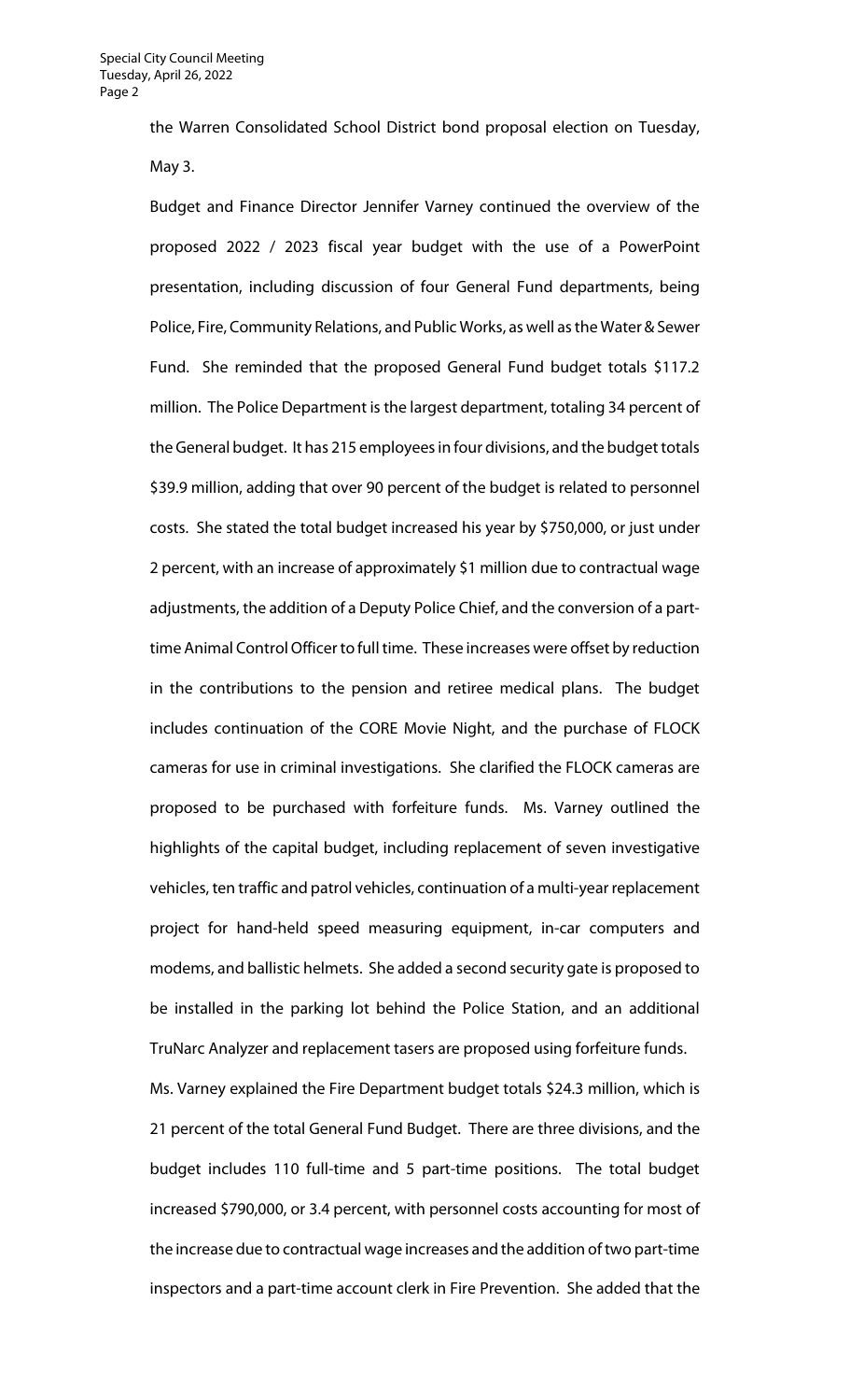budget also includes additional training for firefighters and officers, and funds for the development of a Strategic Plan. She reviewed the capital highlights, including the replacement of twenty-five-year-old fire engine, two replacement chassis for ambulances, the replacement of the five remaining diesel exhaust systems and the continuation of replacement plans for air packs and cardiac monitors, as well as the beginning of a multi-year plan to replace turnout gear. Ms. Varney explained that Community Relations totals \$1.8 million, or about 1 percent of the General Fund budget. She noted the department includes eight full-time and two part-time positions. The Community Relations budget increased about \$100,000, or 6 percent, primarily due to the return of a traditional Sterlingfest. Funds are included for equipment for a podcast studio and public art.

Ms. Varney stated the final General Fund department is the Department of Public Works, with a budget totaling \$11.6 million, and includes refuse costs of \$4.8 million. Public Works consists of four divisions, with 34 full-time and 17 parttime employees. Their budget increased \$127,000, or 2.3 percent, noting fuel costs increased significantly, but this was partially offset by the one-time cost of a fleet study in the current year. She explained purchases for this department include the replacement of a twenty-year-old woodchipper, a twenty-two-yearold dump truck, three pick-up trucks with plows, and a replacement printer for the sign shop.

Ms. Varney concluded this evening with the Water and Sewer Fund, totaling \$59.3 million, which comprises 23 percent of the total budget. This fund includes three divisions, with thirty-nine full-time and ten part-time employees, and about \$45 million of the cost, or over 76 percent, are controlled by the Great Lakes Water Authority (GLWA) and Macomb County Public Works. Over \$38 million, or 84 percent of those costs are fixed, which means those costs are incurred regardless of how much water is used. She explained that expenses in the Water and Sewer Fund increased \$2.4 million, or 4.2 percent, with personnel costs increasing \$200,000 due to contractual wage adjustments. She noted that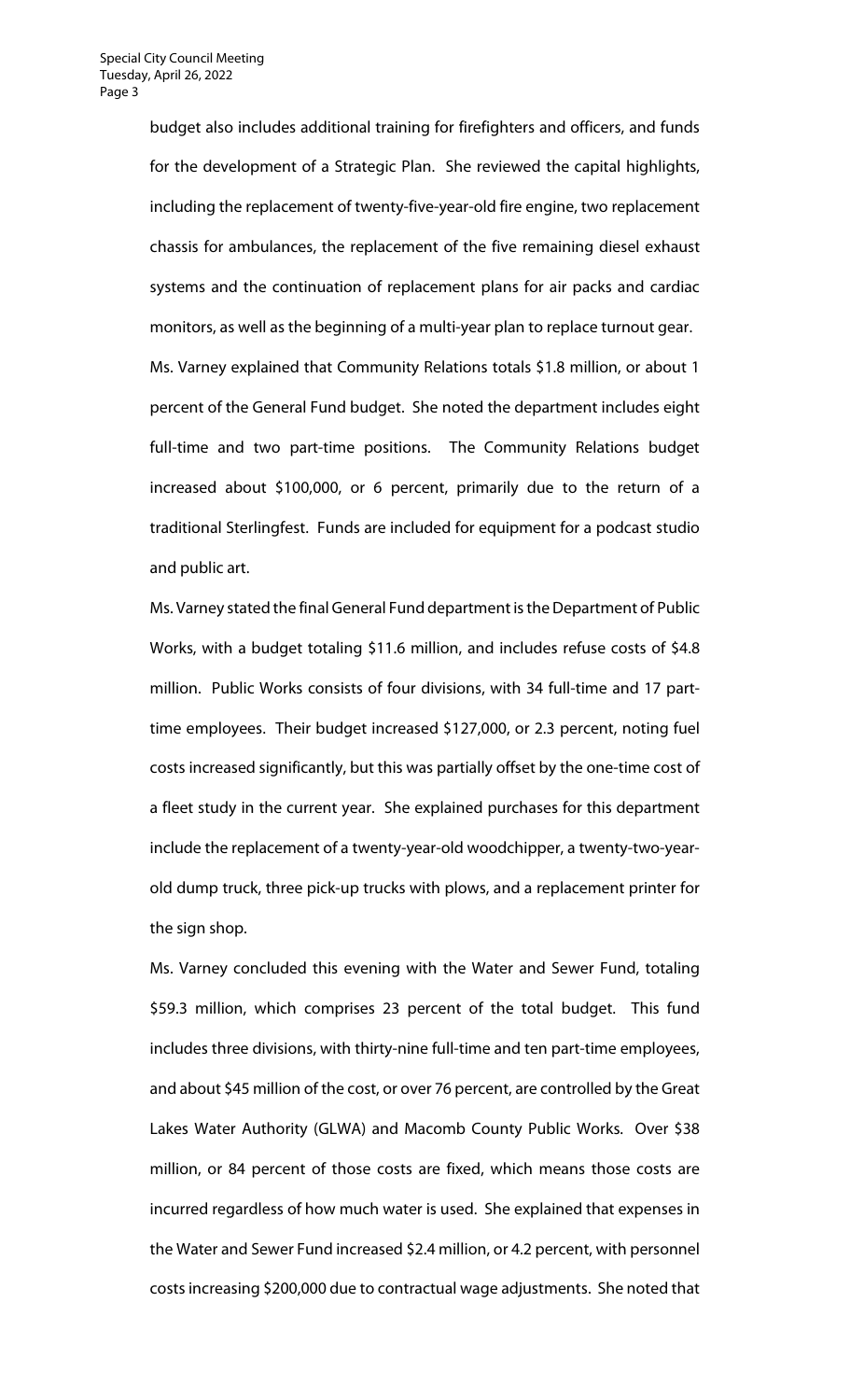the cost of water from the GLWA increased about 3.4 percent this year, and the cost of sewer from Macomb County increased by 2.2 percent. The debt service on the bonds that will be issued on Thursday for the water meter replacement project is also included. She explained the capital budget includes the replacement of a stake truck, tandem-axle dump truck, pick-up trucks, and a backhoe loader, and the water meter replacement project will continue. The proposed budget includes a rate increase of 5 percent, which covers the increased cost, as well as an estimated increase in fund balance of \$750,000, costing the average homeowner about \$3 per month. She compared the new average monthly rate with last year's rates in other communities, and she stressed Sterling Heights has one of the lowest, if not the lowest, rates in their surrounding communities. She explained how a rainy or dry season can drastically affect their Water and Sewer fund balance, noting that the Summer 2020 was very dry, causing their fund balance to increase significantly in Fiscal Year 2021. She noted the opposite occurred this past summer, which was a very wet summer, so for the current year, they are estimating an operating loss of \$2.9 million; however, these two years offset each other. She indicated that with a normal weather year and 4-percent to 5-percent normal increases, they should meet their goal of 25 percent by 2026. Ms. Varney explained they will begin the transition to monthly billing this spring for all residential customers, and she explained the transition, with all customers on monthly billing by August of this year. She recommended that customers can visit their website a[t www.sterling](http://www.sterling-heights.net/waterbill)[heights.net/waterbill](http://www.sterling-heights.net/waterbill) to arrange for autopay, paperless billing, and budget billing.

Ms. Varney concluded her report by stating that, at the request of Councilman Radtke, a budget amendment has been prepared to increase the General Fund Budget by \$300,000 to fund a complete update of the City's Zoning Ordinance. She advised that this, and any other budget amendments, should be voted on this evening for incorporation into the final budget that will be adopted at the May 4 City Council meeting.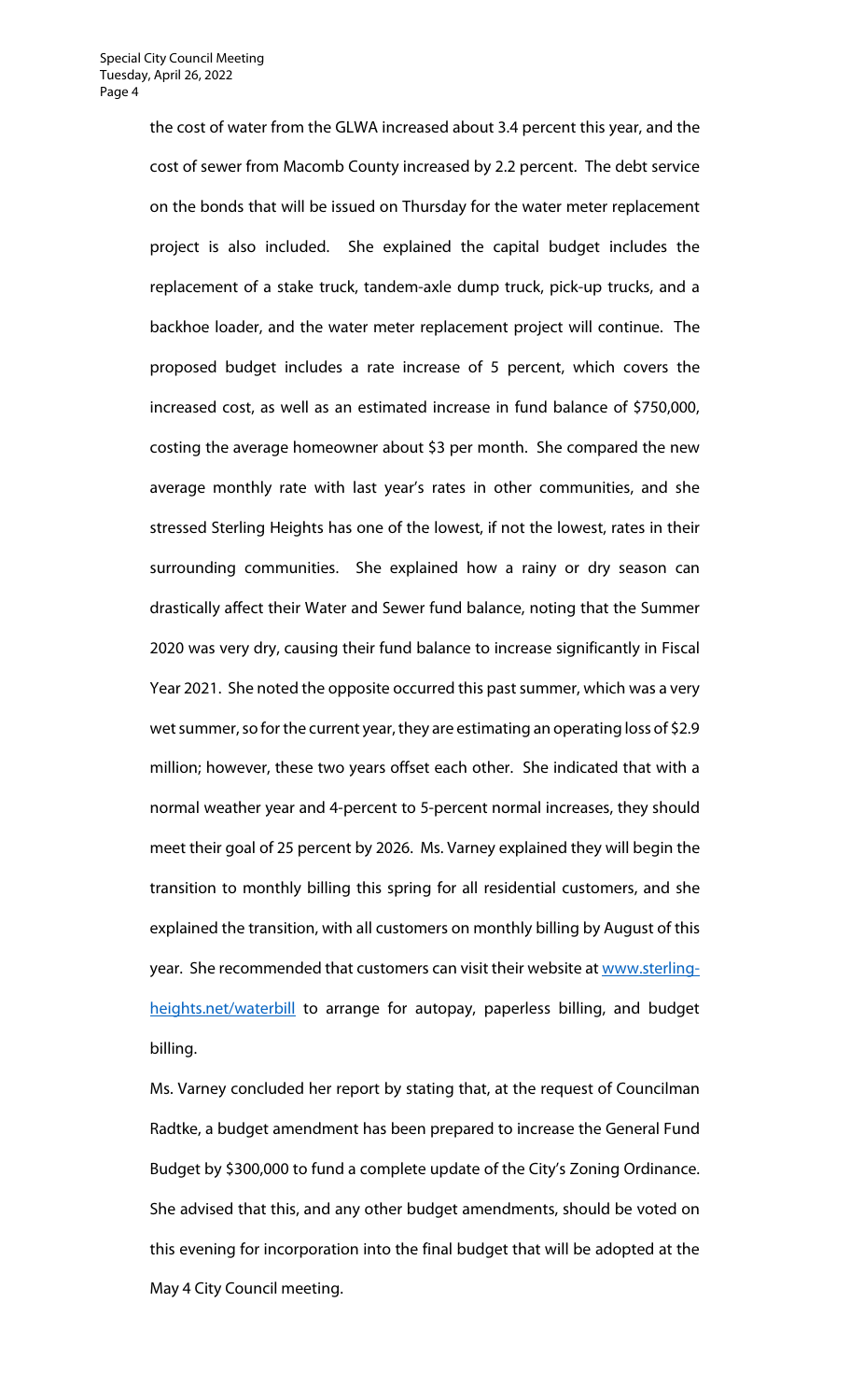Mr. Vanderpool stated the next presentation involves the Police Department, and he explained they have made great use of technology to keep Sterling Heights one of the safest communities in the nation. He cited an example of a recent tragedy that occurred with an elderly couple, and knowing the husband had a gun, the officers were able to send a very small drone into the house to ensure safe conditions for the officers to enter. He added this is only one of many technological advancements that has been made in the Police Department, and he introduced Police Chief Dale Dwojakowski to give a presentation.

Police Chief Dale Dwojakowski agreed with Mr. Vanderpool that technology is allowing their department to get more done, and he explained the FLOCK Safety License Plate Reader (LPR) Program is one of those projects. It involves a small battery or AC-powered camera slightly larger than a cell phone, charged by a solar panel above it. The proposal for the system is twenty-two cameras throughout the City for maximum coverage, and any pictures taken from this system go directly to the cloud. Police are proactively alerted when wanted vehicles enter Sterling Heights, and they can use it reactively to solve crimes. It adheres to all state laws, and the cameras run \$2,500 each, including installation. He provided detailed information about the program and the cameras, adding that this program is up and running across the United States. He explained it gathers vehicle details and the license plate of the car from fixed locations, but he assured no people are photographed, no facial recognition is used, and no traffic enforcement is done with these cameras. He further explained the camera uses a color lens and an infrared lens to capture plates, even in total darkness, at speeds of 100 miles per hour. Through the PowerPoint presentation, he showed a screenshot of the data that can be collected from these cameras. He stressed this is about keeping Sterling Heights safe. If a car is stolen, or the police enter the plate of a car they are looking for, every officer on the road logged in to FLOCK will receive an alarm sound through their computer, notifying them of the alert, the location and description of the vehicle. He also relayed the advantages from an investigative standpoint, and added that FLOCK cameras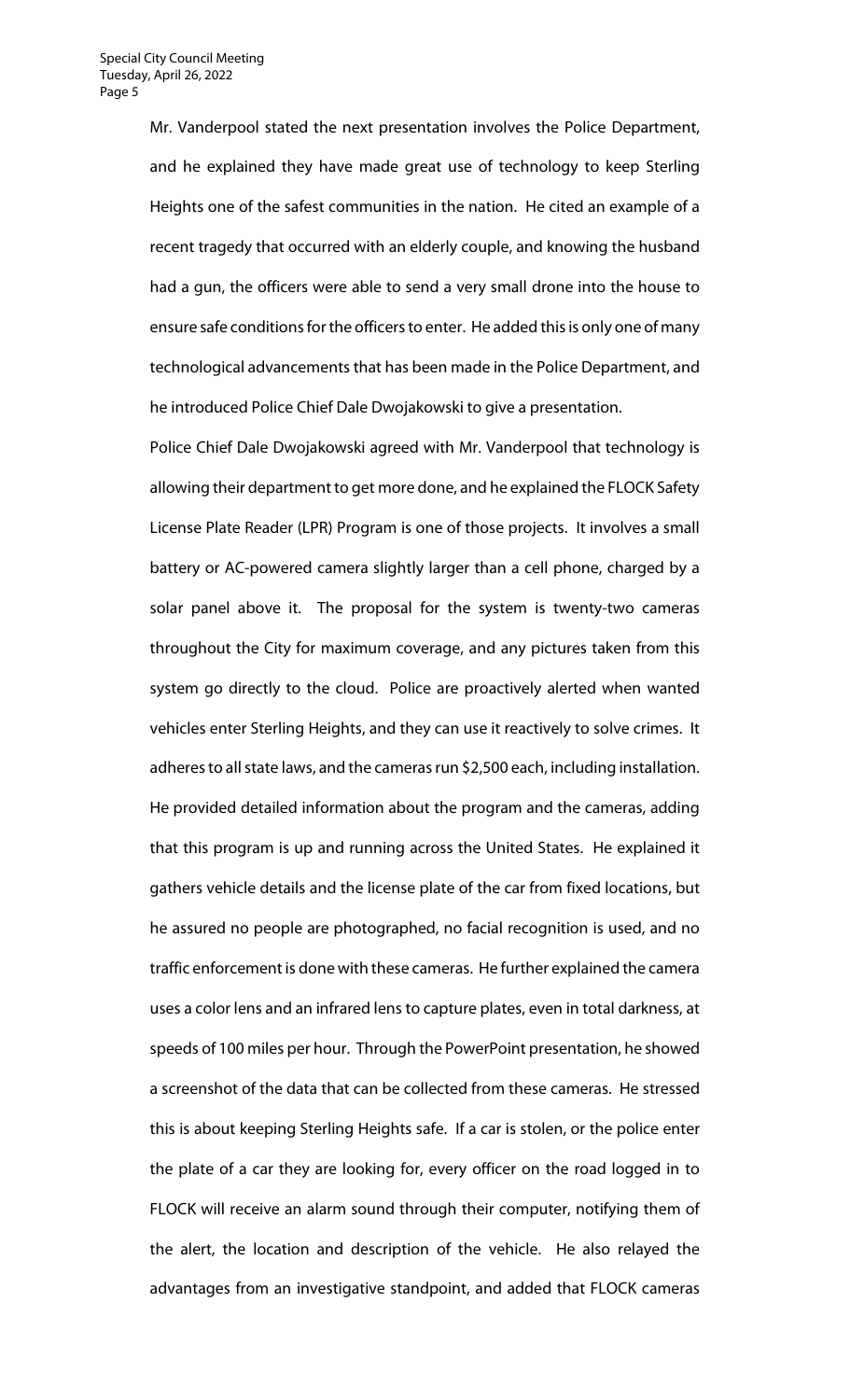act as a deterrent, comparing it to the increasingly popular doorbell (RING) cameras over the last few years, where they can gather a lot of information from residents after a neighborhood crime is committed. He stressed this has reduced crime because people are getting caught. He added that homeowner associations, hotels, motels, and commercial properties can install their own LPR technology, and allow the police to have access to those cameras as well. Chief Dwojakowski explained in 2012, the City had its own license plate reader camera program, but it was only one car outfitted with four cameras mounted to the roof. Six other agencies had one car each, but the problem was that it these few vehicles were the only ones with this technology, and if they were out of service, they were not getting license plates. They have now moved to stationary cameras on poles, and their accuracy is phenomenal. He cited other communities that have signed on with FLOCK, and if they are on the same platform, they can allow data transfer with other communities. He also cited several instances where this system helped, including finding a child from an Amber Alert, identifying suspects in a road rage incident, and aided in solving homicide cases and car thefts. He explained that before they go live with any license plate reader technology, they are required to let residents know what is being purchased and how it will be used. He assured they will be very transparent with this program, adding that the data will only be held in their system for thirty days, at which time it is purged. There is no live video taken with the cameras, and the license plate data is owned by Sterling Heights and not sold to third-party vendors. It is completely encrypted from the time the picture is taken until it goes to the cloud and back to the users of the system. He stated all officers using the system must have an official law enforcement purpose to access this stored data, just like the Law Enforcement Information Network (LEIN), and anyone violating that could be disciplined, including termination, for inappropriate use of the database. He stated all officers will receive training on the license plate reader technology and the policy before the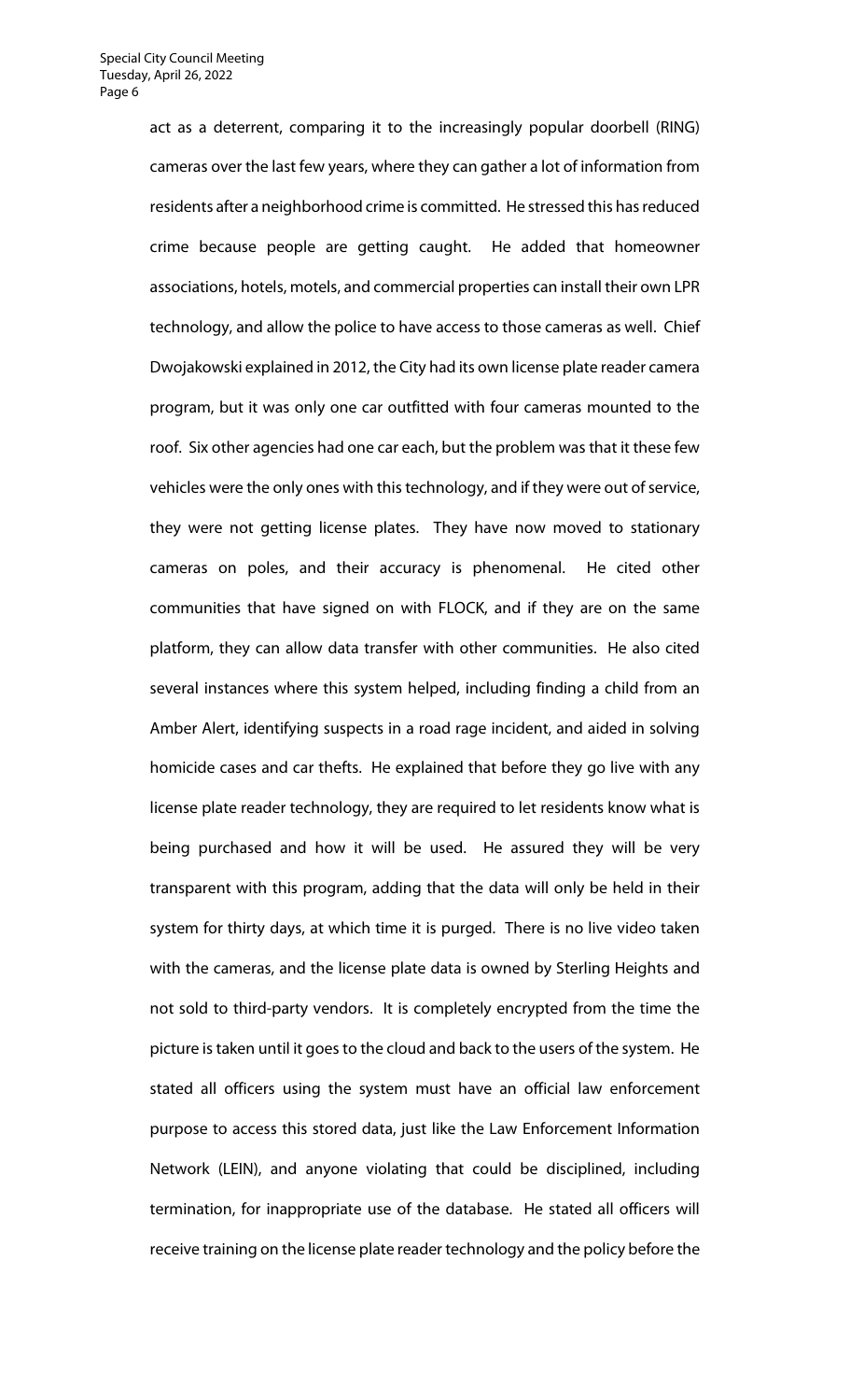cameras are deployed, and the transparency dashboard will be added to their website before going live.

Chief Dwojakowski explained the laser scanner, LEICA Geosystems RTC 360, approved by Council last year. It is state-of-the-art scanner on a tripod, which produces high-quality digital scans of surrounding environment. It does 3-D modeling of an entire crash scene or crime scene, and one scan takes about 1 minute 50 seconds, and by moving the scanner and taking a few images, they can "paint" the entire scene with a scanned image. Measurements can be determined, and they can "fly" through the scene when the scan is completed. He cited the instances where it will be used, and he compared it to the older equipment, noting the time this will save, and the accuracy that is increased. Twenty-two members, including every evidence technician, as well as all members of their traffic division, will be trained in this technology, including operation of the software on the back end. He showed examples of the scans that were taken with this equipment, pointing out that although it looks like a picture, it is actually millions of points of data that offer the ability to take measurements and trace evidence long after the scene has been cleared.

Chief Dwojakowski explained their department does not have a Deputy Chief rank, which is being proposed in the upcoming budget. This position would report directly to him, and he would oversee the Police Administration Division, Police Operations, Investigations, and Support Services. He stated he is proud of each of the programs they started over the last five years, but increased responsibility requires increased management, oversight, and work. He outlined the programs started in the last five years, and provided details about their benefits to the community, including the CORE Program, SMART Moves, the Citizen Police Academy, Sterling Heights Drug-Free Coalition, Opiate Quick Response Team (QRT), Federal Anti-Narcotics Team of Macomb (FANTOM), the addition of a Recruitment Team and a full-time Social Worker position, Directed Patrol Unit, Community Services Unit, and ReDirect, a new program where they are working with the Macomb Prosecutor's Office and Families Against Narcotics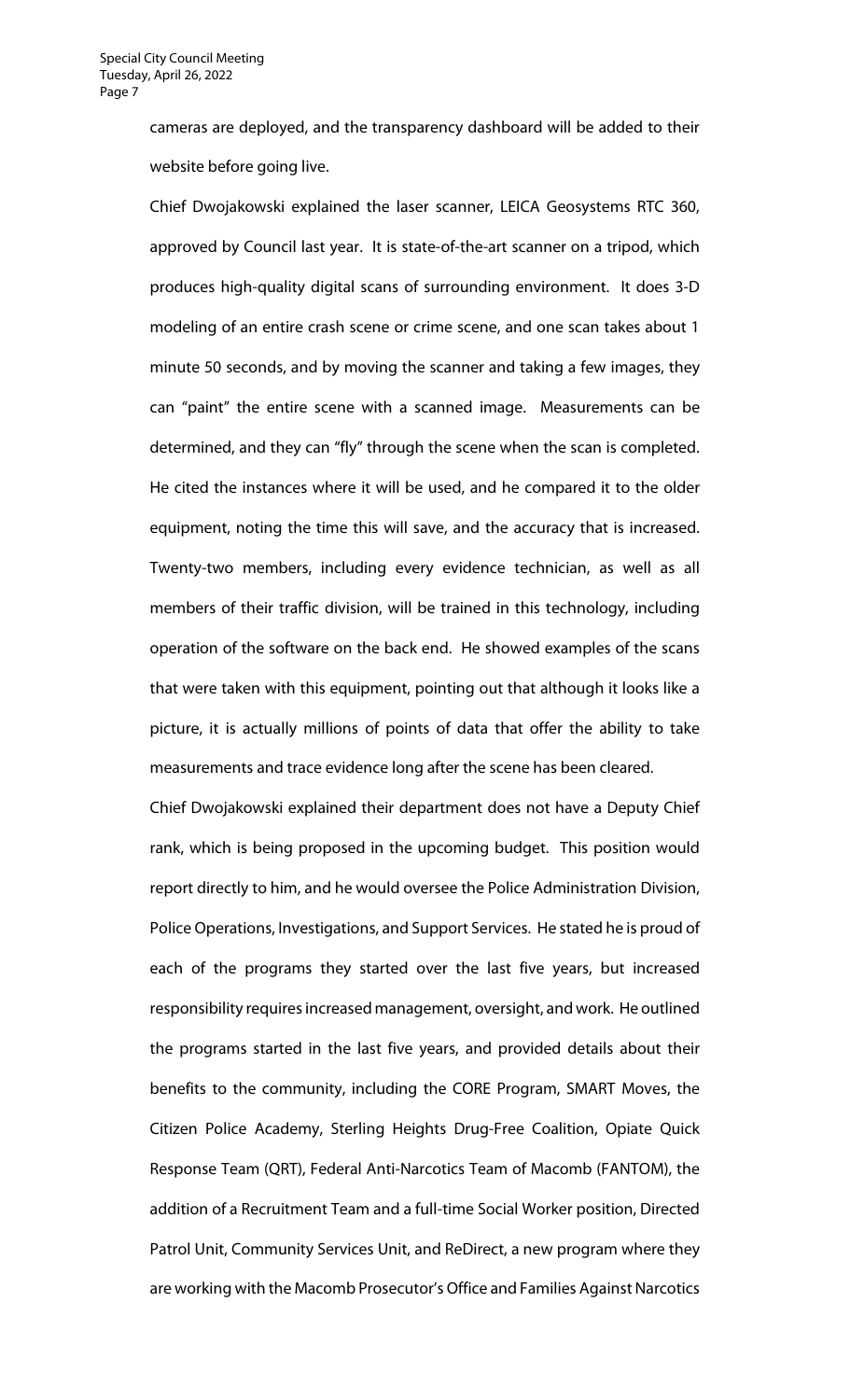(FAN) to help their officers find better solutions to get people the help they need. He talked about the Michigan Association of Chiefs of Police (MACP) Accreditation, and last summer the City of Sterling Heights became one of the largest cities in the State of Michigan to become fully certified. He explained they are doing more with more people, and the seven officers they are hiring for the Directed Patrol Unit and Community Services Unit are being paid for by closing their in-house jail facility, saving \$700,000 by taking their prisoners directly to the Macomb County Sheriff's Department. He stressed there was a lot of work to get that done, but the beneficiaries are the residents. He reiterated the need for a Deputy Chief, and mentioned that, although the City is accredited, they are required to send in proofs that they are doing their work, and every three years they must be fully recertified, so that is ongoing work that is never done. He noted the 2020 Manpower Study highlighted the need for a Deputy Chief, and he added that the City has some great groups doing a lot of great work, such as the African American Coalition, CommUNITY Alliance, Clergy Forum, the Diversity, Equity, and Inclusion (DEI) Advisory Board, but all of these pull him away from the other work he has. He pointed out that many similarsized cities across Michigan, including Warren, Shelby Township, Livonia, Taylor, Southfield, Roseville, and Grand Rapids, all have Deputy Chiefs. He stated that completes his presentation.

Mr. Vanderpool stated there is a lot going on in the Police Department, as well as the Fire Department. He added the Sterling Heights Fire Department is renown for providing outstanding services to businesses and residents. They are highly rated with a Class 2 rating, one of the best in the State. He invited Fire Chief Kevin Edmond to highlight the initiatives being recommended to protect property and keep individuals safe.

Fire Chief Kevin Edmond stated he is very privileged to lead the people of this Fire Department, and their members are very committed to excellence. The development through this commitment can be seen in the training and public education events they hold on a regular basis. They maintain this training to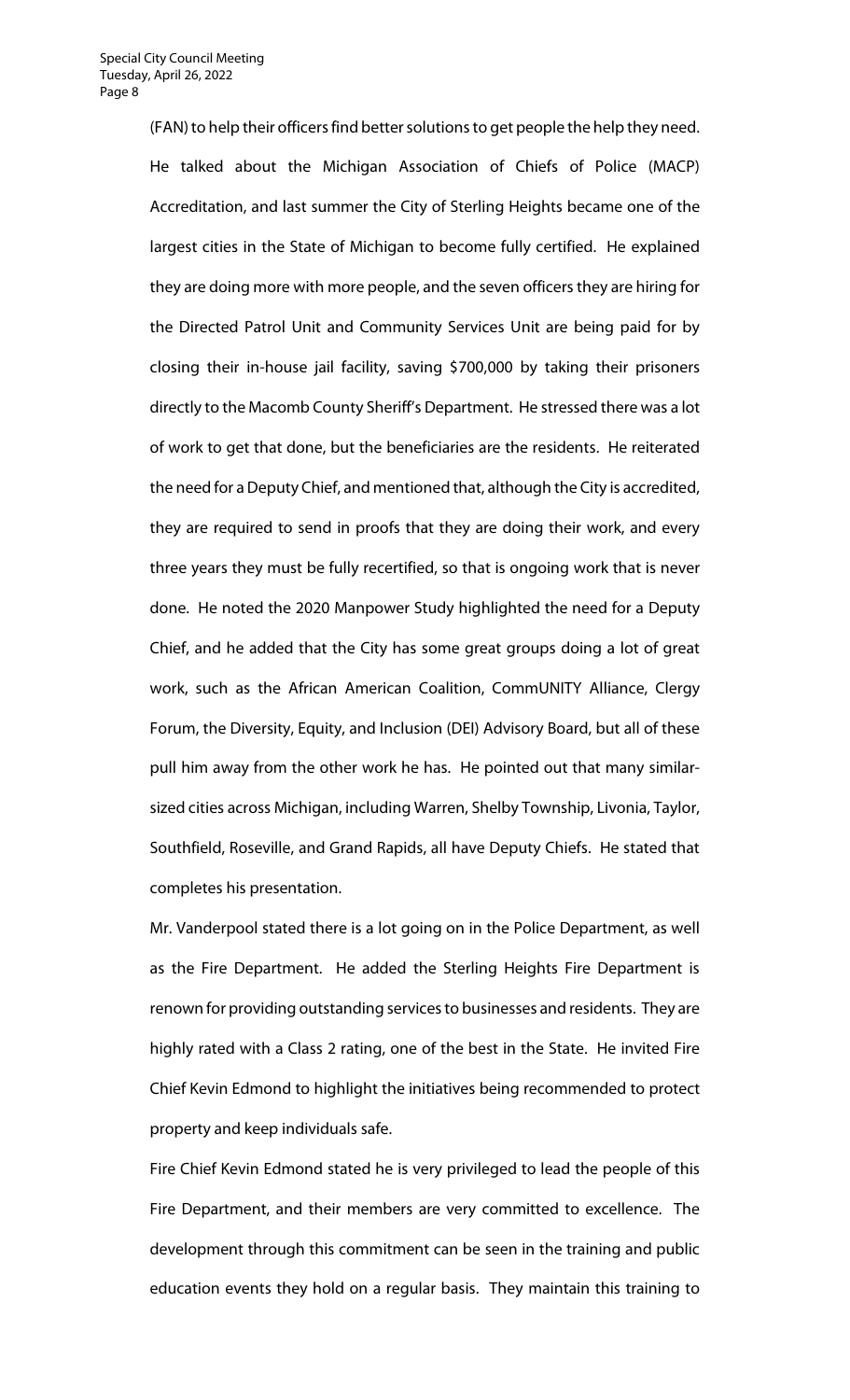assure the best care for their residents and businesses and are in the top 1 percent of Michigan fire departments, with 82 percent of their incidents responded to in five minutes. He talked about accreditation and some of the required steps, one of which involves the creation of a Strategic Planning document, included in this year's budget. They plan to do a Standard of Cover in the 2023/2024 fiscal year, which lets them judge their deployment of resources based on the risk they assume in the City. Chief Edmond outlined the goals of developing the Five-Year Strategic Plan, including the creation of a shared vision of a sustainable and diverse organization capable of preventing, responding, and mitigating emergencies. It will be community-driven with input from the residents, department members, City management, and Council. They also developed a living document they hope will be evaluated every year as they go forward and repeat the process after five years. He explained training requirements, which are required for a number of certification levels and for the fire officer. With seven retirements anticipated, they need additional funds to develop their staff to continue their succession planning. They recently moved the Battalion Chiefs from Station 5 to Station 1, which will improve incident management by allowing them to cover a larger area within five minutes. They need to make improvements to some of their stations that are seeing wear-andtear, especially Station 1. He discussed some of the upgrades that have taken place or will take place, including replacement of the HVAC units and parking lot. He talked about upgrade of the exhaust systems to cut down on the cancercausing agents to which firefighters are exposed. He stressed they are constantly trying to improve the Fire Prevention Division through process improvements. He outlined the staff and their responsibilities, including fire inspections, noting they have increased over the last few years. He noted there was a slight drop in the number of business inspections last year, due partly through Covid and the illegal marijuana grow operations, which have been taken over by Code Enforcement so they can concentrate in their specialized area, which is fire inspections. He explained in October they implemented their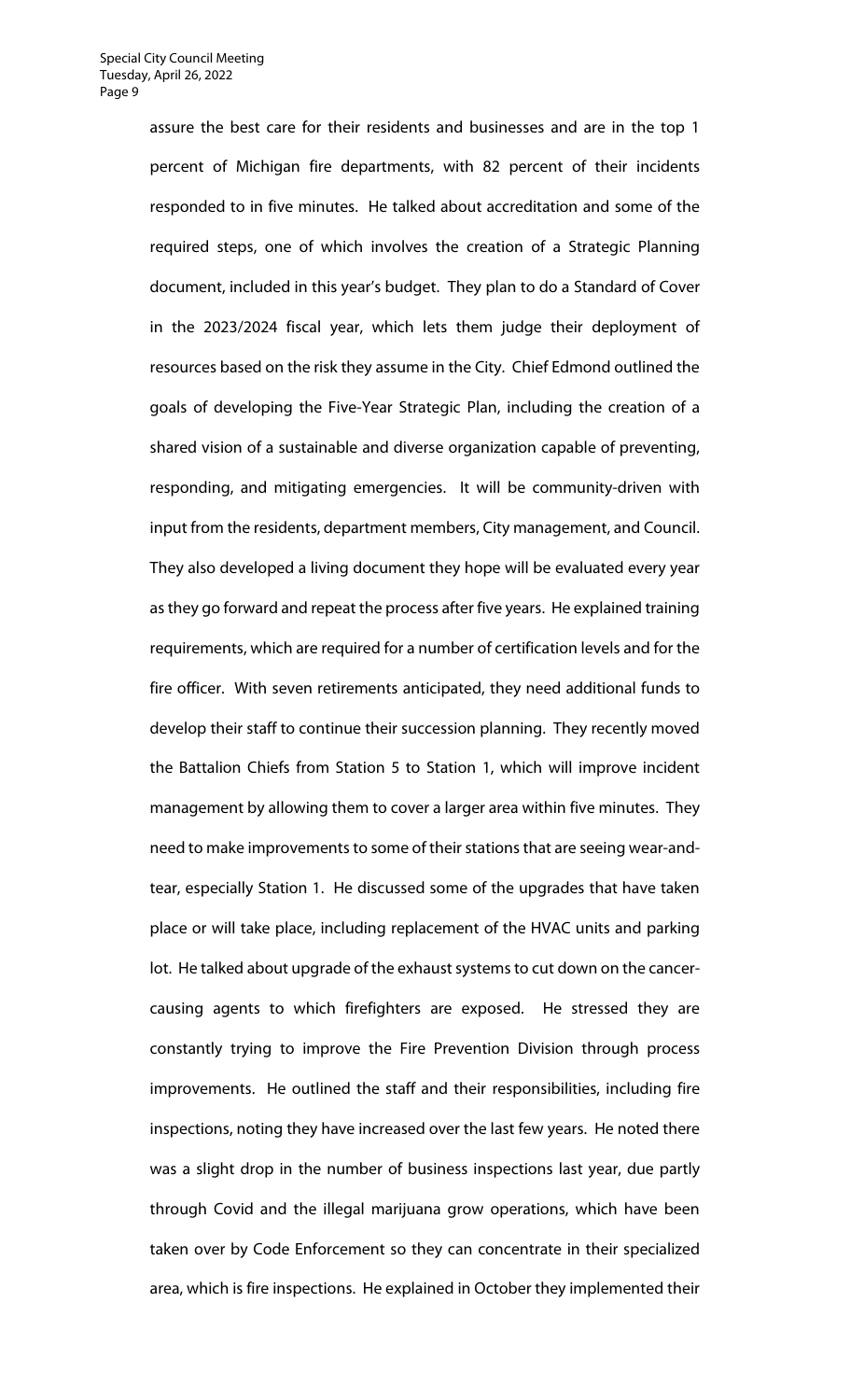Mobilized Inspection Program, allowing the inspectors to do inspections remotely through a tablet. He noted they have 558 inspections scheduled before the end of this fiscal year. Safe Streets allowed them to invest in continuous capital improvements in the Fire Department, and they are researching vendors to remount their ambulances. He discussed other vehicle replacements and improvements proposed, including the replacement of the front-line engine at Station 3, which will be sixteen years old by the time it is replaced. This allows them to take out two of the vehicles that are over twenty years old and remove them from service.

Chief Edmond addressed some of their equipment purchases. He informed that this will be the last year of their Self-Contained Breathing Apparatus (SCBA) project, which was approved some time ago. They have two current Lifepak monitors which have reached their lifespan, and the newest will be on the transport ambulance. This was a multi-year project that was started because they have five monitors that will reach their end-of-service life in approximately 2024. The oldest monitors are then put on the fire engines and the newest ones on the ambulances. He outlined some of their continuing projects, including sending a member to Staff and Command Leadership Program through Eastern Michigan University, with another member going next year. He added this helps with succession planning. They will resume their efforts of CPR training to the public since Covid numbers are down.

Chief Edmond concluded his presentation by explaining they are looking at the possibility in the future of having a sixth ambulance during peak-time staffing. They have been having difficulty with recruitment, and they hope that by hiring people at an EMS level and allowing them to migrate over to the Fire Department, they will be able to diversify their department quicker because they will be exposing themselves to a larger pool of applicants. He clarified this would be a peak-time staffing unit that would be in service from approximately 7 a.m. to 7 p.m. and would help with their workload. He stressed this would allow them to "develop a farm team that would lead them into the Fire Department side."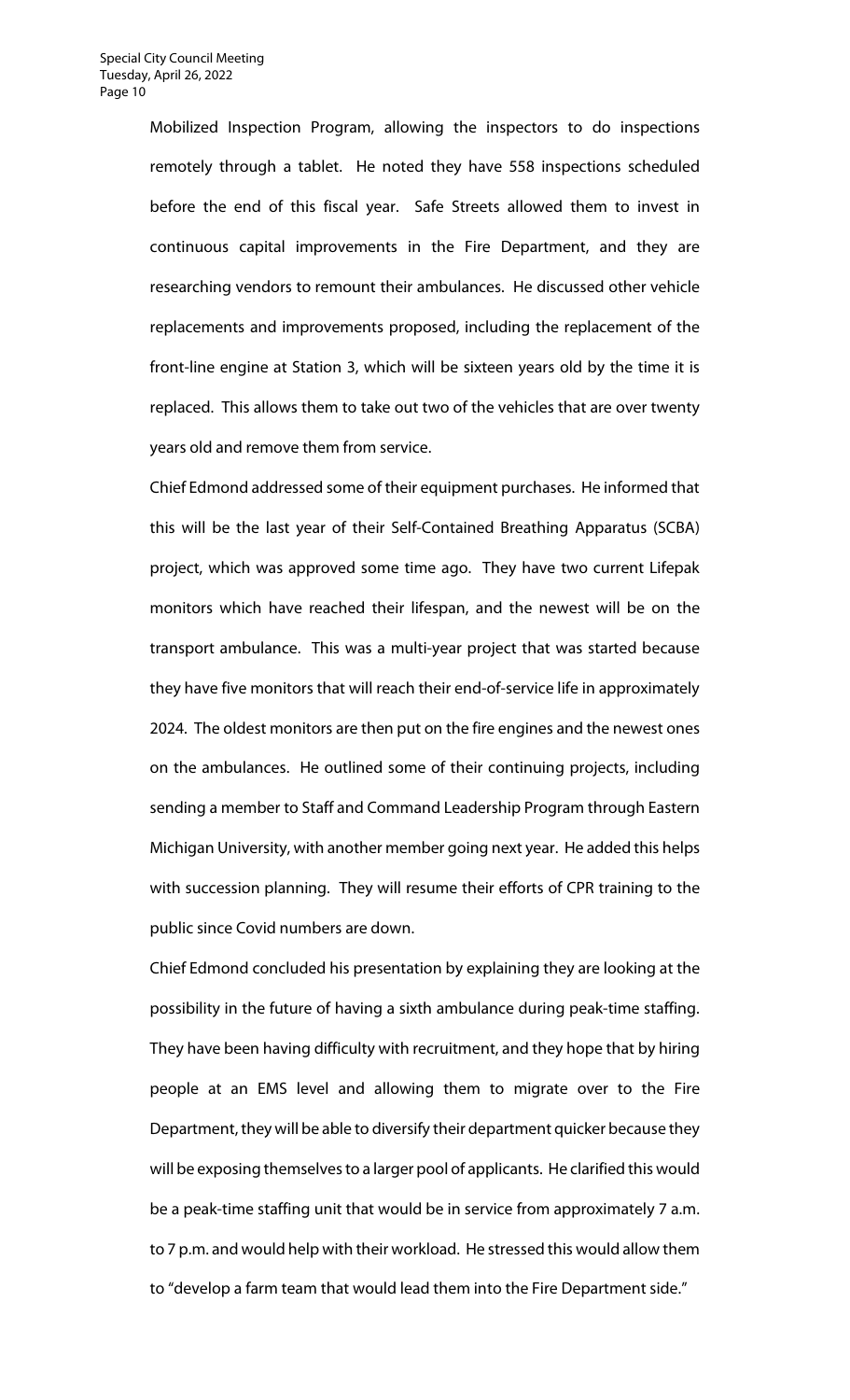Mr. Vanderpool commended the Fire Chief and his department for the good work they are doing in the Fire Department. He stated the Department of Public Works is responsible for maintaining streets, rights-of-way, plowing roads, implementing the refuse and recycling program, and maintaining over three hundred vehicles of all types and sizes. He added they also ensures the proper function of the City's vast network of water and sewer systems, along with stormwater detention facilities. He invited Department of Public Works (DPW) Director Mike Moore to highlight some of the many projects proposed in the DPW budget.

Department of Public Works Director Mike Moore stated he will provide a brief update on their new building, the water replacement program, and future plans this year regarding hydrant flushing, valve maintenance in the water system, and drain maintenance. Mr. Moore showed "before" and "after" photographs of their old building and the new building, which has now been completed. The new building provides offices with a more professional setting in which to conduct business. He stressed the training/multipurpose room affords them much more room to accommodate one hundred employees at one time. He showed photographs of the fleet maintenance area, adding they can accommodate many more vehicles at the same time, reducing the down time for emergency responders and the rest of the City fleet. He showed a photograph of their parking area, commenting that it is a lot brighter and safer for staff to navigate. He showed a picture of their frontline snow fleet, and a short video was shown on the new building.

Mr. Moore talked about the water meter replacement program, explaining that last year, \$12 million was approved to replace each meter and install a transmitter. He commended his team for doing a great job, and they have completed about 30 percent. Their target date for completion of this project is July 2023, and nearly 13,000 meters out of 39,000 meters have been installed. The new system will provide them the opportunity to hopefully help residents reduce their water bills by looking at hourly usage, which helps them pinpoint a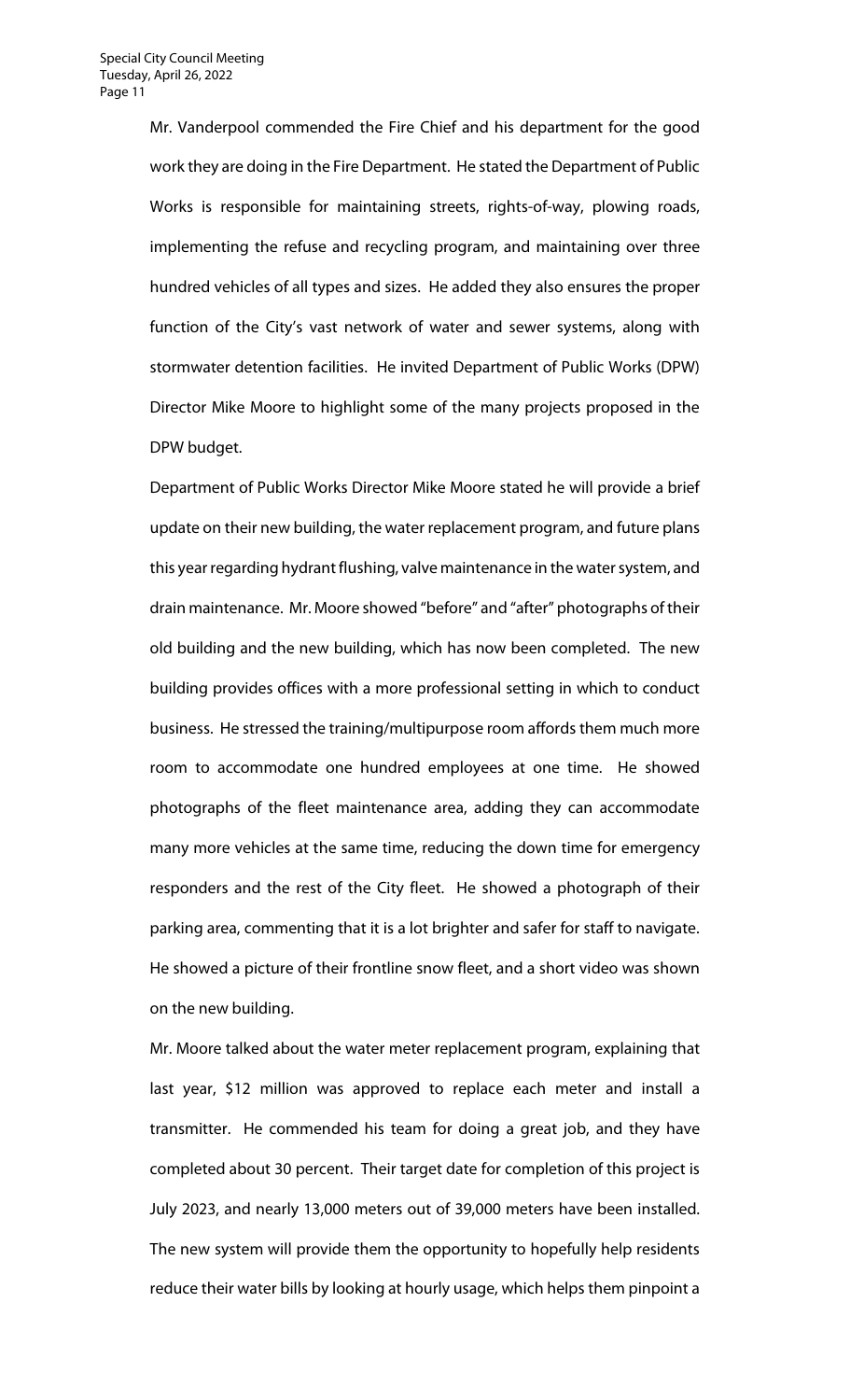possible leak or faulty sump pump. He also noted that they will be going to monthly billing this summer.

Mr. Moore stated they want to make a concentrated effort this year to flush more of their over 7,000 hydrants in the City. He explained flushing them verifies they are working, which is a safety issue. It also removes sediment from the watermains over the years, and they can maintain proper chlorine concentrations in the water. They also want to focus on valve maintenance so they can effectively shut off water to make repairs to the system. Many of the valves are very old, and the bolts on the valves corrode and seals start to leak. If this occurs, they have to shut off further away, affecting more residents. They will be working with a contractor to do this work.

Mr. Moore explained they are working with the Macomb County Public Works Office to identify drains within this community that are plugged with trees, branches, and other debris. Cleaning these assures less chance of flooding in heavy rain events. He concluded his presentation by showing "before" and "after" pictures of the Gibson Drain in Delia Park.

Mr. Vanderpool stated that concludes their presentations this evening, and he stated they are available for questions and comments from the Mayor, City Council members, and audience members.

Mayor Taylor opened the floor for public comments.

- Brandy Wright expressed concern about the FLOCK camera system; thirty days of data is a lot of information that could potentially be misused; questioned how frequently the users of this software will be audited, and will those audits be available to the public; distributed an informational handout for City Council.
- Yvonne Kniaz agreed they have an elite police force but commented that there is a lack of traffic enforcement; observed numerous violations in her neighborhood; concerned that DPW mows too frequently and trees are overpruned; believes that the streets are oversalted in the winter months, and questioned whether they considered using beet juice; questioned how the City gets rid of phragmites.

Mayor Pro-Tem Sierawski thanked all the presenters this evening. She appreciated the proactive enforcement of the Police Department. She understands there are risks with cameras as far as getting the wrong person or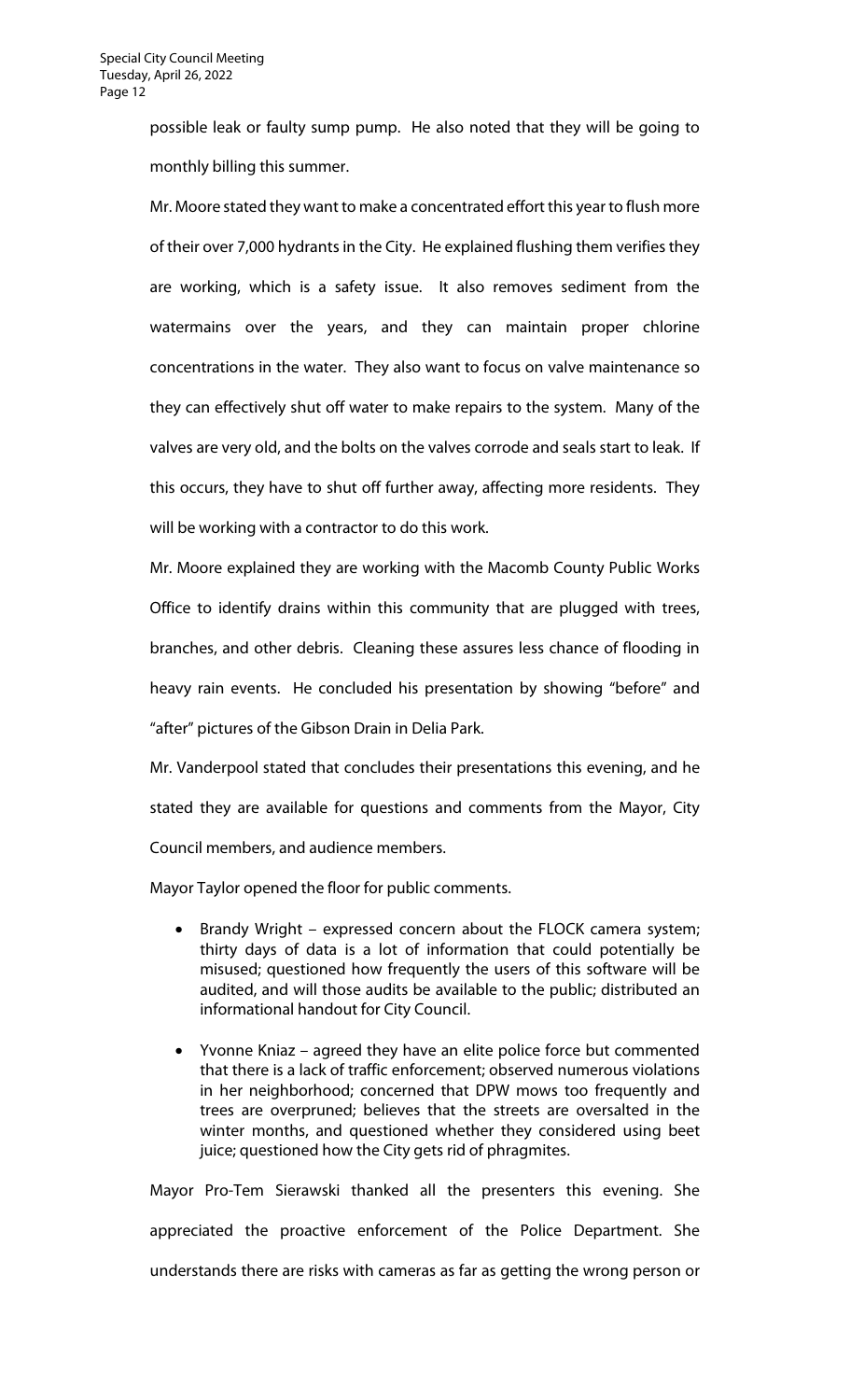overusing them. She requested Chief Dwojakowski address the potential misuse of this system, how it is policed, how they ensure the officers and employees of the Police Department are audited.

Chief Dwojakowski replied that this is very similar to the LEIN network. He explained that a police officer can drive around the City and run every plate in front of him all day long. This is an automated version of doing that, and it is completely legal. He stated, sadly, that they had an officer who inappropriately used the LEIN network and ran a plate he should not have run, and that led to his termination. If he has a report of someone inappropriately accessing the FLOCK system, there will be a full investigation, and from days off work to termination is the remedy. He clarified they do not yet have the policy drafted but there would be an audit. The software requires either a case number or an explanation of the reason for the query when running the plate, so it is easy to find out if it is legitimate.

Mayor Pro-Tem Sierawski understood there is always concern about a misuse of a system, and she compared it to the HIPAA (Healthcare Insurance Portability and Accountability Act) in the medical field, where they need to make sure people are not inappropriately going into medical records. She appreciated there will be oversight and accountability on this system. She stressed proactive enforcement is helpful, and they do not always want to be reactive. She is impressed with the laser scanning of the crime / accident scenes. She is looking forward to the Direct Patrol Unit and the help it will give them. Mayor Pro-Tem Sierawski stated she is glad to see the funds they saved by closing their jail facilities put to good use with the hiring of additional police officers. She is happy to see the upgrading of equipment in the Fire Department and that the training is going well. She is in favor of a sixth ambulance. She loves the new DPW building, and she questioned Mr. Moore when the fire hydrant in front of her house on Williams Drive will be flushed.

Mr. Moore replied he does not know about that specific hydrant, but he assured it will be taken care of. He explained there is a systematic approach to make sure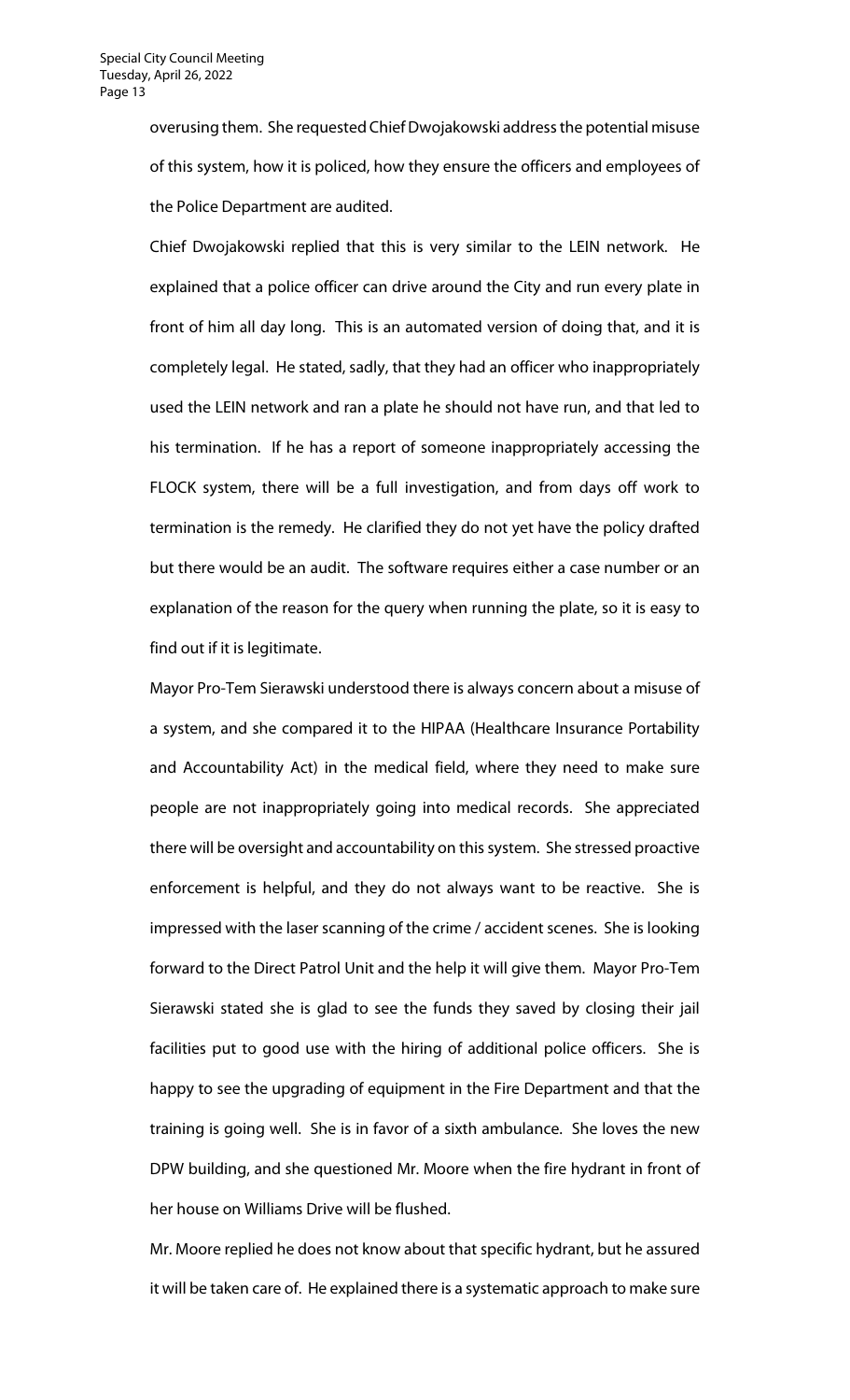that when a hydrant is flushed, it is flushed at the appropriate location in the system so the water can scour the main and get rid of the debris.

Councilman Radtke noted the mention of an additional ambulance to the budget, and he questioned Ms. Varney as to how this fits in with the original transportation cost, where the plan was to hopefully break even.

Ms. Varney replied that the replacement of two chassis is in the current budget. They put away about \$300,000 a year into the Capital Improvement fund to fund the replacements, and they are at about a break-even point, assuming they stick to the plan of replacing the chassis at five years, and the ambulance later.

Councilman Radtke stated he is in favor of additional ambulances and firefighters, but he wants to make sure they are staying within the budgetary parameters set forth for the program. He understands the need for having the additional ambulances so they can continue services when there are vehicle breakdowns.

Ms. Varney clarified that when Chief Edmond talked about adding the sixth ambulance, it is not in the budget at this time but is a future project they want to investigate and determine how to fund.

Councilman Radtke questioned whether they would have to fund the program differently if that additional ambulance is added.

Ms. Varney replied that in her current analysis, there would not be funds available to cover that ambulance; however, part of the plan is to look at other ideas on how to fund it, and that is why it is a future project.

Councilman Radtke questioned Mr. Moore as to whether the City has a certified arborist on staff when they are pruning trees.

Mr. Moore replied to inquiry that the City does not have a certified arborist on staff, but they encourage their staff members to become certified. He noted they have all the knowledge, credentials, and experience to do so. He assured they have the ability to call in a certified arborist at any time the need arises. He explained they follow the American National Standards Institute (ANSI) standard for tree pruning. Within those parameters, it is specific to municipality, which is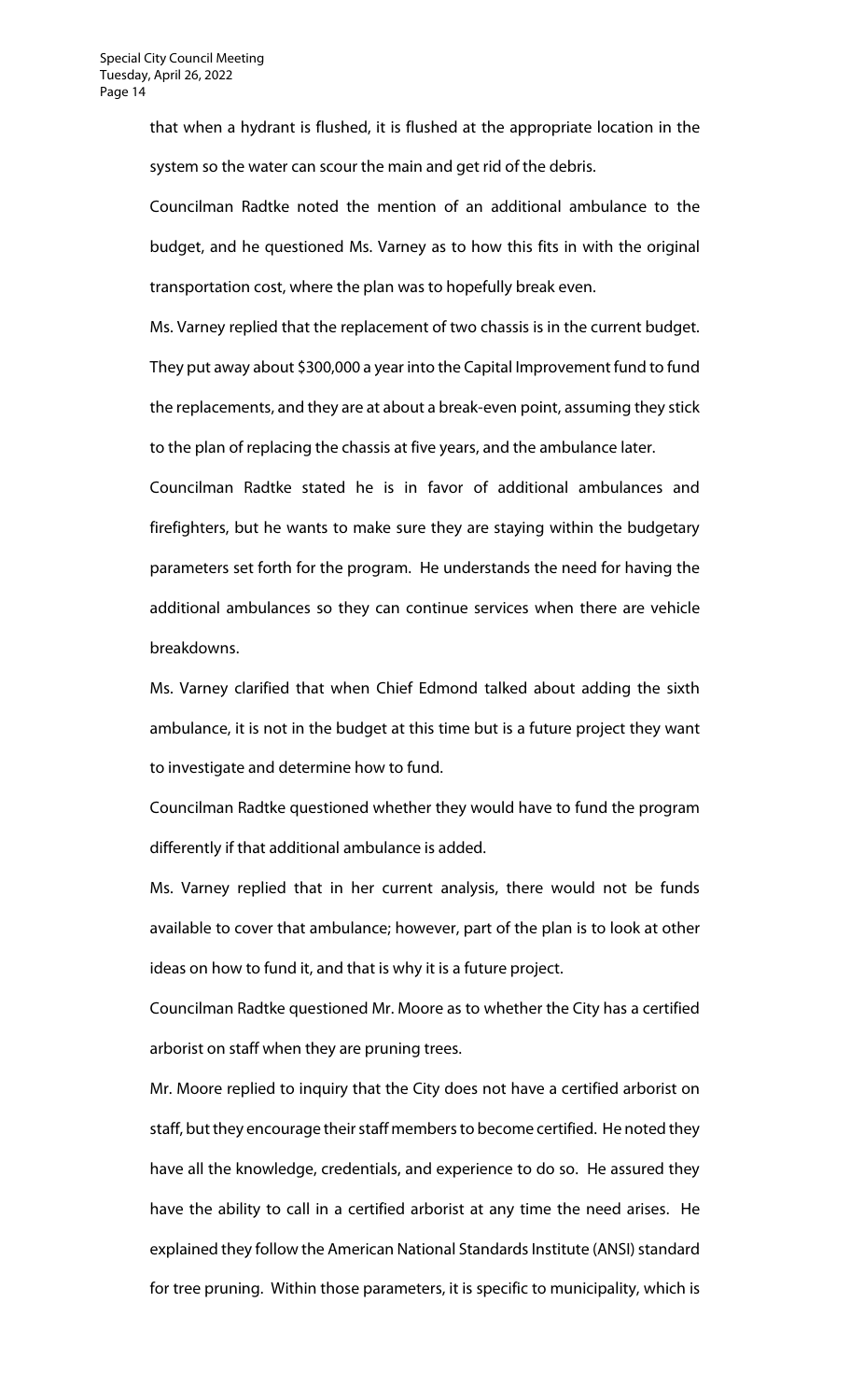different than pruning trees elsewhere, because the primary purpose is to elevate the tree so that emergency vehicles can drive underneath the trees in the right-of-way. It takes five to seven years to complete one rotation of tree pruning throughout the City, so when a resident has their tree pruned after five to seven years, it could be a dramatic change. He assured they are all pruned to a standard and are all healthy. He explained a branch with foliage cannot be lower than 15 feet, and the specifications require the tree must remain symmetrical, so they are required to go to the other side of the tree and remove a limb that may be higher or lower to meet that symmetrical requirement. Mr. Moore stressed they are well aware of emotional attachments that residents have with their trees, and they take great pride to make sure the trees are pruned correctly per ANSI standards.

Councilman Radtke noted the trees in his neighborhood were pruned a couple of years ago, and there were concerns from his neighbors about how much was removed. He added that a lot has grown back in two years, and he felt the trees look better now. He understands they must do this for safety reasons for the residents and for the vehicles. He questioned whether there is any way they can help the tree inspectors become certified arborists.

Mr. Moore replied they have had those internal discussions, but at this time he is hopeful to work with their team and steer them in the right direction.

Councilman Radtke questioned Chief Dwojakowski about the concerns he shares with Ms. Wright about becoming an overwhelming surveillance state. He felt the FLOCK camera system goes too far, and it creates a constant web of surveillance. He does not doubt that it is a highly effective tool but questioned whether it violates peoples' rights to privacy. He does not feel this type of information is data they want to have stored in a police station, so he is absolutely against it. Councilman Radtke referred to Chief Dwojakowski's comment about how they currently obtain video from residents who have RING doorbell cameras that may have caught a neighborhood crime; however, he pointed out that data can be obtained with the permission of a resident, but this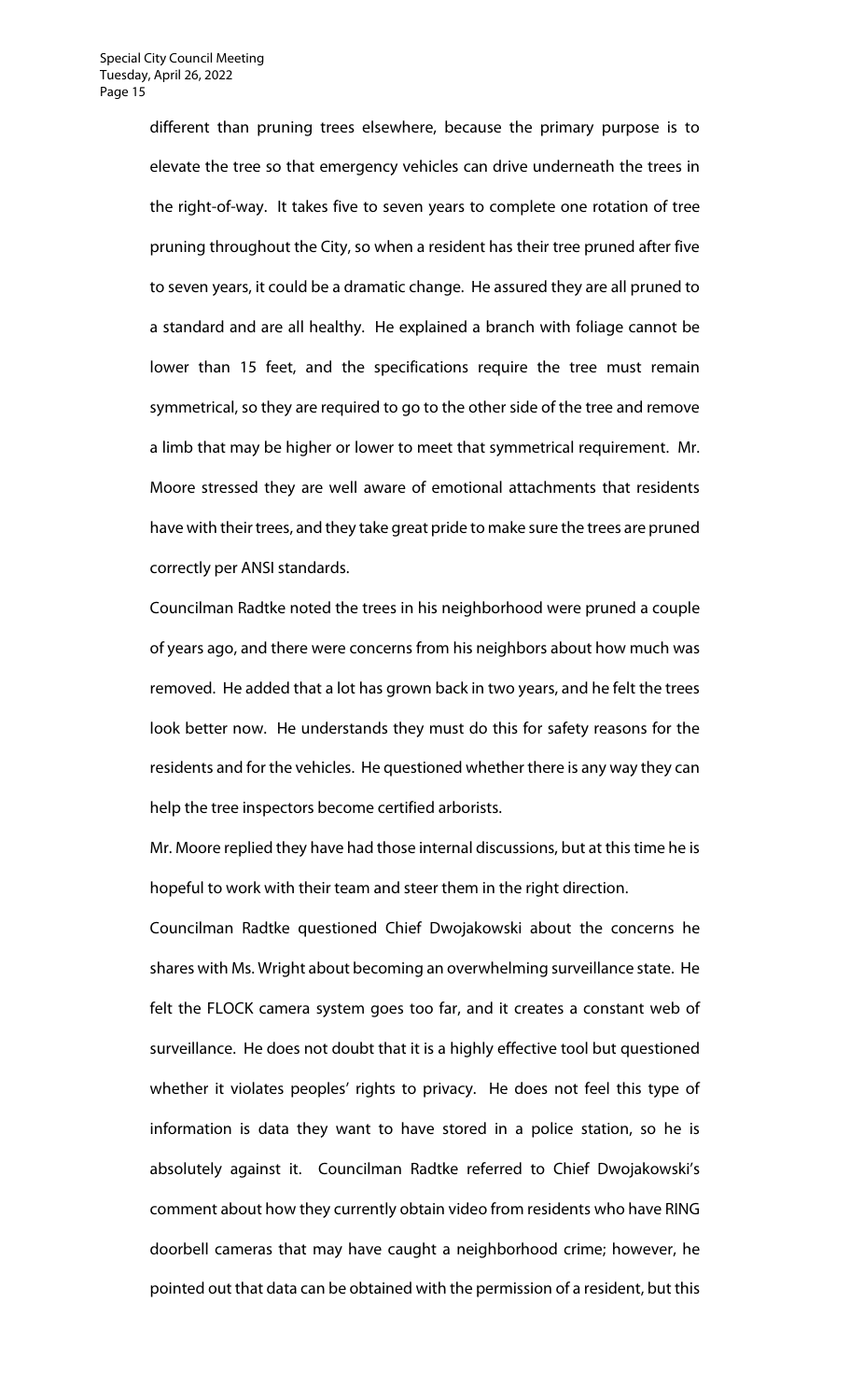is about public cameras surveilling residents. He felt if they are going to have this system where they gather data from these cameras, it should be kept seven days or less. He would like to remove this item from the budget so they can gather more information on it before making a decision. He felt this is a severe privacy violation, and he did not feel most residents were even aware this would be discussed this evening. He questioned whether the information they obtain from these FLOCK cameras can be obtained through a Freedom of Information Act (FOIA) request, such as where cars are going or where they are coming from. Chief Dwojakowski replied he and City Attorney Marc Kaszubski have started working on this. They believe the number of searches and how the police are using it would be, but the actual individual plate with the GPS location would not. He cited the example question of whether someone has seen Councilman Radtke's car and requested the dates, times, and GPS locations, and stated that would not be FOIA-able.

Councilman Radtke inquired why certain information is FOIA-able and other information is not. He knows that a 911 call is FOIA-able with the redaction of certain information.

Mr. Kaszubski replied there are certain exceptions, one of which is police activity and the methods in which police officers do their work, and that has been upheld through the FLOCK system in several states. The information is only given access for police investigative purposes, and an open investigation precludes FOIA ability. Once it is purged after thirty days and no investigation is started, that information is gone.

Moved by Radtke, to remove the FLOCK Cameras from the budget for a period of ninety days to gather more information. Motion failed for lack of support.

Councilman Radtke had previously requested a budget amendment to look into the zoning map and the City's Zoning Ordinance. He stated he is willing to put off that request as long as they are willing to discuss it at the Strategic Planning follow-up in June, and hopefully come up with a plan as to how they might want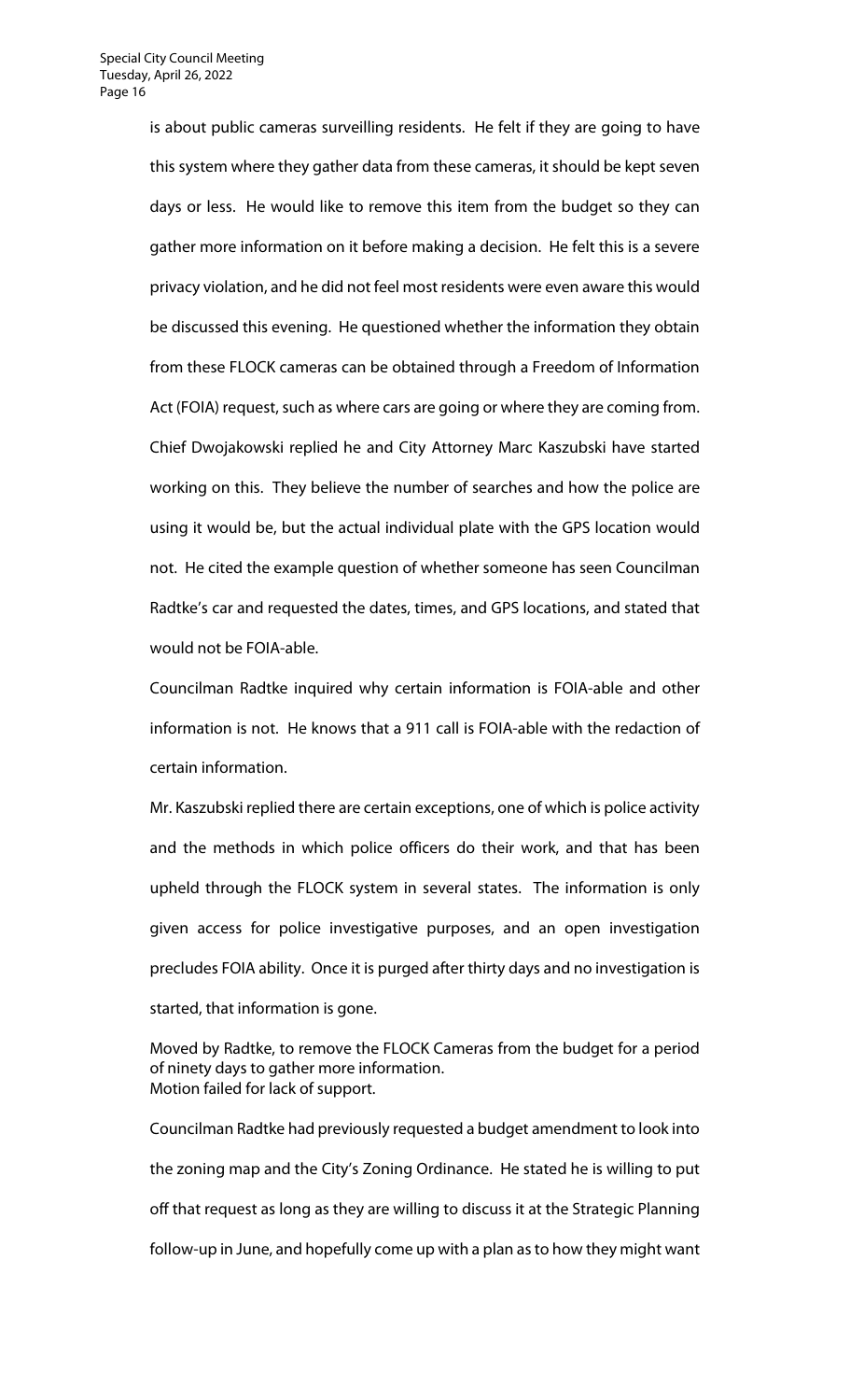to change their zoning. He suggested they may then create a plan for next year's budget to attack it in an effective manner.

Mayor Taylor asked Mr. Vanderpool if there is any reason this cannot be added to the discussion in June.

Mr. Vanderpool felt it is appropriate for a discussion at Strategic Planning. There are a number of topics on the agenda for that session, and he recalled Councilman Radtke had raised this issue at the original Strategic Planning session, so it is appropriate for a follow-up.

Mayor Taylor felt that would be appropriate, and he would like to see the changes Councilman Radtke would like to see before he would be willing to allocate \$300,000 in funding.

Councilman Radtke felt this would give them the opportunity to get more information, and City Planner Chris McLeod can go back over some of the topics. Councilwoman Koski questioned Chief Dwojakowski as to the specific duties of the five new officers in the Crime Division. She questioned whether they will be going out into the neighborhoods, or whether they will be working on traffic issues only.

Chief Dwojakowski replied to inquiry that the officers will be fully uniformed and will be driving in marked police cars. They may be assigned to a subdivision where there has been a lot of crime reported, or it may be in a commercial area where they have had reports of thefts or destruction of property. If they have excessive speeding complaints in a certain area that their traffic division cannot get to, they will place these officers on traffic enforcement to write a lot of tickets. He envisioned using these officers in all these ways, and he anticipated their schedule will most likely be on Wednesday, Thursday, Friday, and Saturday afternoons and evenings, which is when most of their calls come in. He assured they will be completely supplemental to their current staff.

Councilwoman Koski questioned whether there are any plans to keep their park trails safe.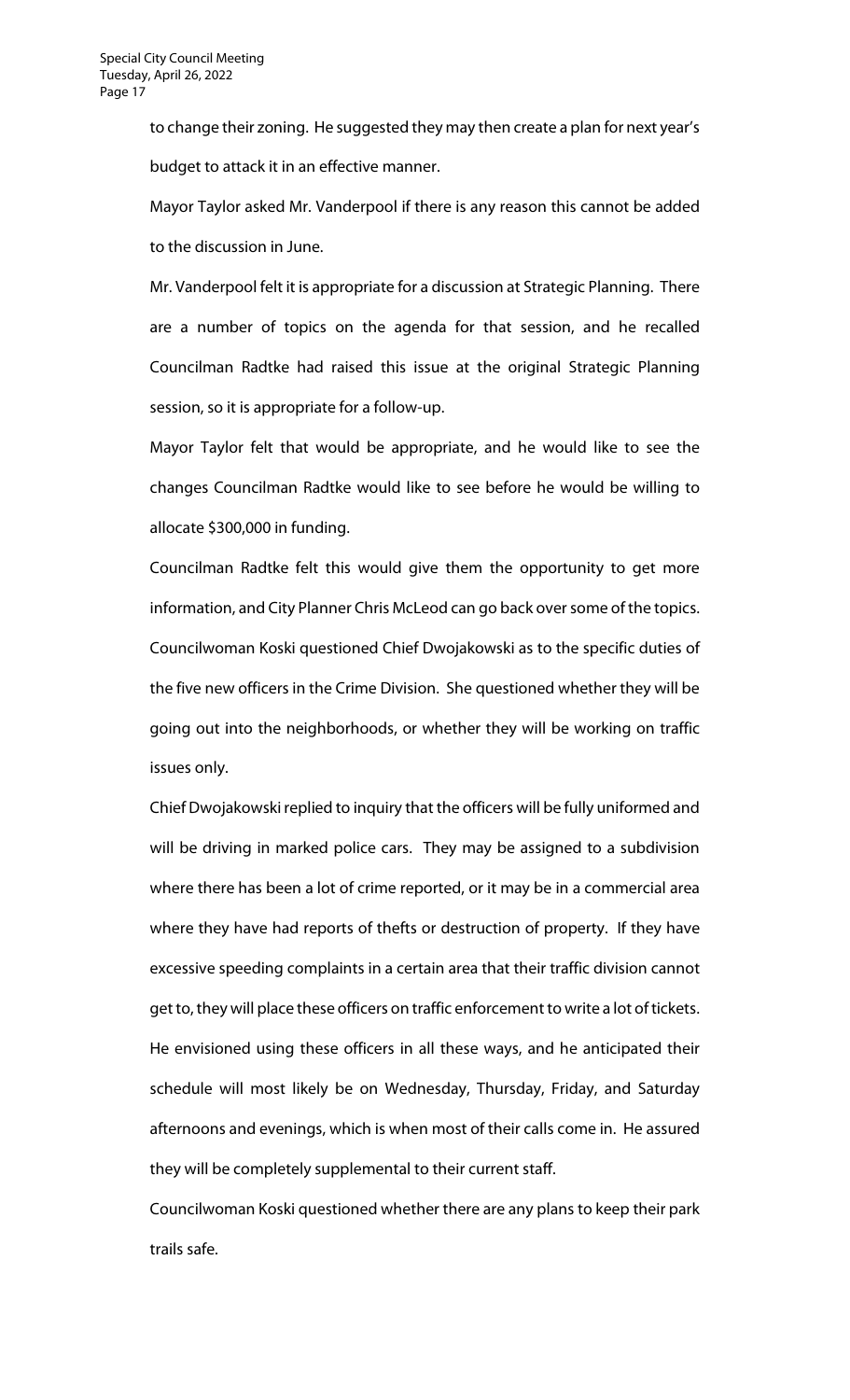Chief Dwojakowski explained that during the Covid pandemic, they saw unprecedented use of the City's parks. They had to start an overtime detail of their police because they do not have enough officers to patrol the trails and go into the parks. He assured they will continue to do that, but he noted there are two new Community Service officers, and this will be part of their summertime job because schools will be out during the summer months. These two officers will be able to patrol the parks on a much more consistent basis, affording two to three times the coverage they have ever had.

Councilwoman Koski questioned whether they will be using the Police Explorers for any type of additional patrol during the summer.

Chief Dwojakowski replied to inquiry that the Police Explorers help with the Memorial Day Parade and Sterlingfest. He reminded these are 14- and 15-yearolds, so they do not want them walking alone and getting involved with patrol. He indicated they dress like police officers, but to keep them safe, they are used in highly directed situations. He replied to further inquiry that their department has hired several of their former Police Explorers as police officers.

Councilwoman Koski has received complaints about panhandlers. She questioned the department's plans and procedures for handling this type of activity.

Chief Dwojakowski replied to inquiry that they have seen a big uptick in this type of activity, and it is not unique to Sterling Heights. He has talked with his Executive Command Staff, and they have talked about the best way to address this. He explained it is illegal to enter the roadway to ask for money, and it is illegal to stand in the right-of-way between the curb and the sidewalk to ask for money, stressing it is dangerous and blocks traffic. They understand, however, if someone is down on their luck or homeless, they need money, so they are trying to balance protecting those who truly need help and support by handing out resource cards to these people. The cards tell them how to get housing assistance and financial assistance, but if they do not adhere to the rules and laws of Sterling Heights and the State of Michigan and continue to enter the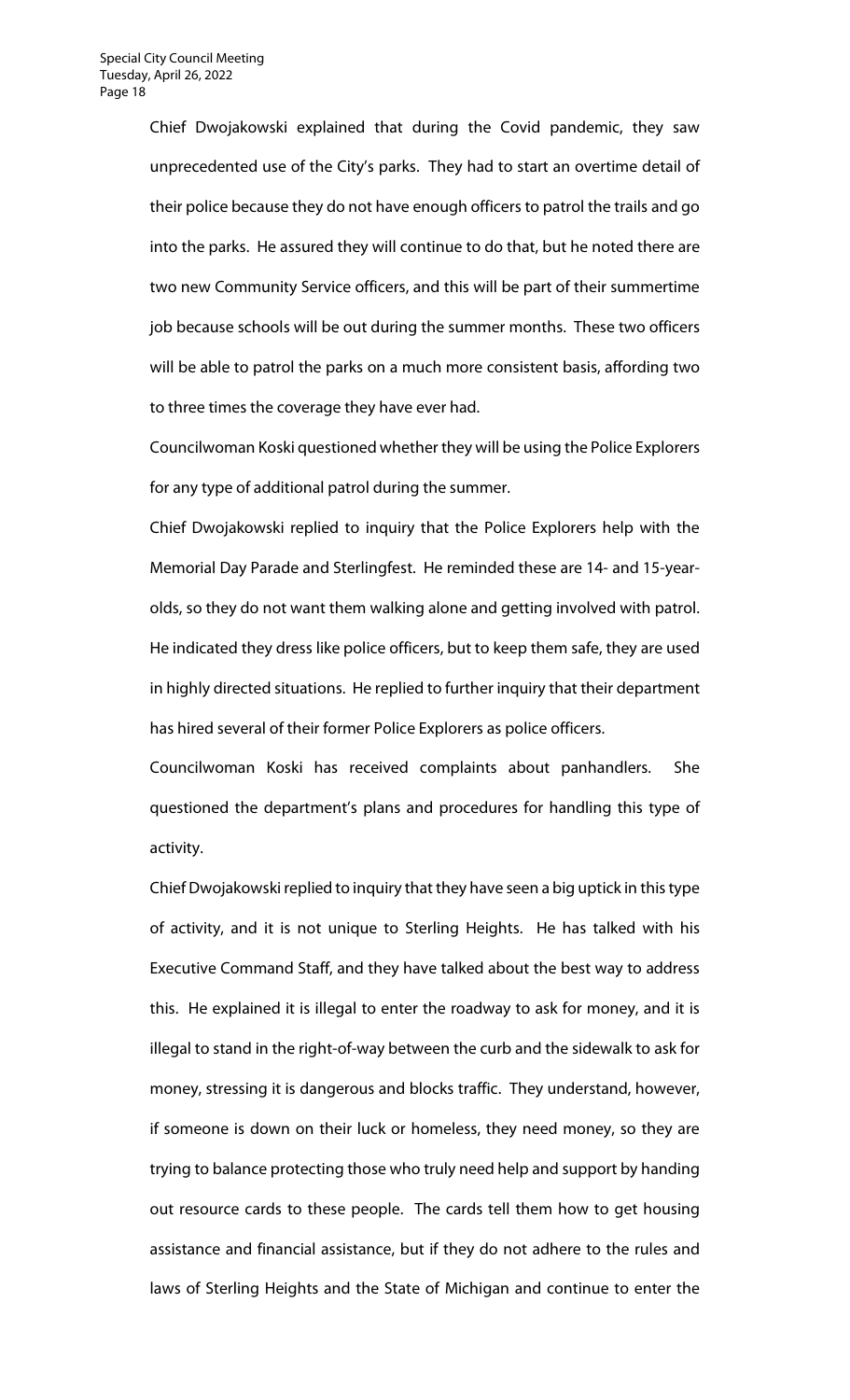roadway, they will be cited for that action. They are training their officers to be compassionate while educating the panhandler, adding it is legal to do, but they want to make sure they do not get hurt or injured. He replied to further inquiry that if the person panhandling truly needs help or support, they will get the social worker involved. Chief Dwojakowski pointed out, however, that some of those people do not want help and want to be left alone.

Councilwoman Koski recalled having cameras in 2012 similar to the FLOCK cameras, and she inquired as to why they were discontinued. She asked if there were any complaints or problems.

Chief Dwojakowski explained the data coming from one car was not very much, and the camera system broke four times in the three-year period. The seven agencies involved were going to put their license plate data in the same system, but the data was terrible, the cameras were breaking, and seven cameras was not enough for the Macomb County area.

Councilwoman Koski inquired as to who would have access to input this information.

Chief Dwojakowski explained the officer would type in the plate and the vehicle description, and they would also have to enter in why they are looking for that license plate. Every officer in Sterling Heights or any other community participating in FLOCK will receive the alert that the specific plate is wanted. The officer must then read the box which states why it is wanted, such as "possible connection to attempted homicide in Sterling Heights." He reiterated any officer can enter a plate, but a reason must be provided.

Councilwoman Koski commended Chief Dwojakowski on the great job he is doing, and she stated she is pleased to see the different programs. She is also excited about having a Deputy Chief. Councilwoman Koski asked Fire Chief Edmond about the plans for a sixth ambulance in the future and what their plans would be.

Chief Edmond replied they are trying to vet out how they could use that one ambulance for recruiting but also handle their high number of calls that are low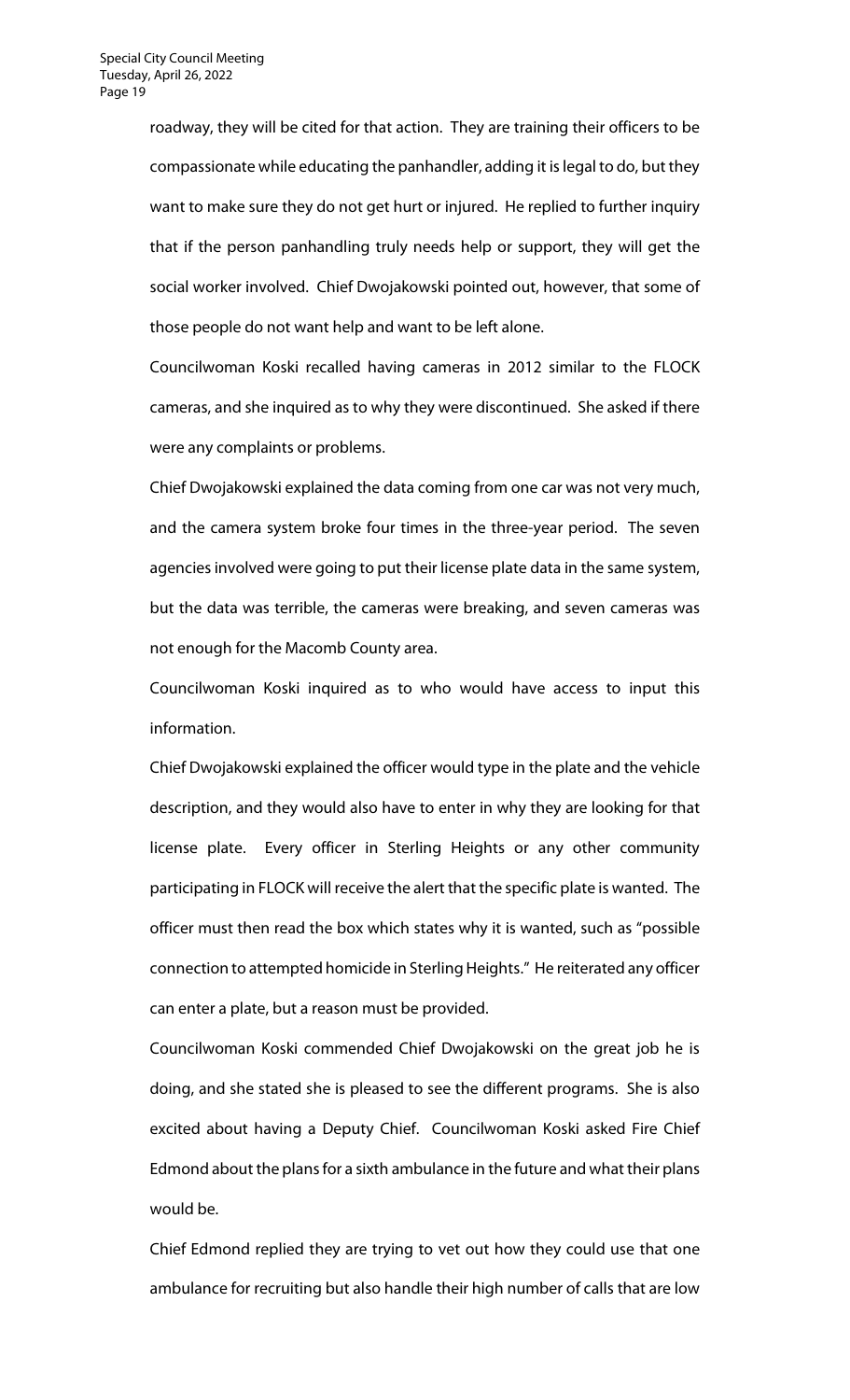acuity. They would hire EMT basics who would serve as their farm team, and they could eventually get them to Firefighter Paramedics. A lot of the calls to which they would respond would be to their senior facilities. He clarified it is not in this budget, but it is what they are looking toward in the future.

Councilwoman Koski felt this is a great idea, but she would like to see them hired as Firefighter Paramedics so they can fill in wherever needed.

Chief Edmond stated they will take what they can get, and if someone applied as a Firefighter Paramedic willing to work forty hours, he would take them, and eventually trade that person up to a fifty-six-hour week.

Councilwoman Koski felt it is a great service they need, and she relayed a recent incident that happened to her friend. She had fallen, and the Fire Department responded but had to break the door down to get to her. She suggested the Fire Department advertise the Knox Box System and how residents can get one.

Chief Edmond explained they have two programs: a commercial program for a KnoxBox, and a residential KnoxBox. He advised they are both on the website, but he offered to put a video together they can put on the website for that program. He explained it allows the Fire Department to have a key to a residential facility in a secure box, and they only have access to that secure box by punching in their ID number for the City, and they keep a record of who gets into that box. There is a main key in every fire apparatus that allows them access to those boxes. He replied to further inquiry that he would have to look up the cost. He believes that information is on the website, along with the application. Councilwoman Koski asked Mr. Moore about painting the fire hydrants and when that is done.

Mr. Moore replied they paint hydrants every summer, and they generally hire a few recent high school graduates each summer to paint them. He stated they budget funds each year in the Water Division to have fire hydrants painted as well. He clarified they have 7,000 hydrants, and they paint about 500 each year, so it can ten to fifteen years to get through them. He noted they receive a handful of requests to have their hydrant painted, and they add them to the list.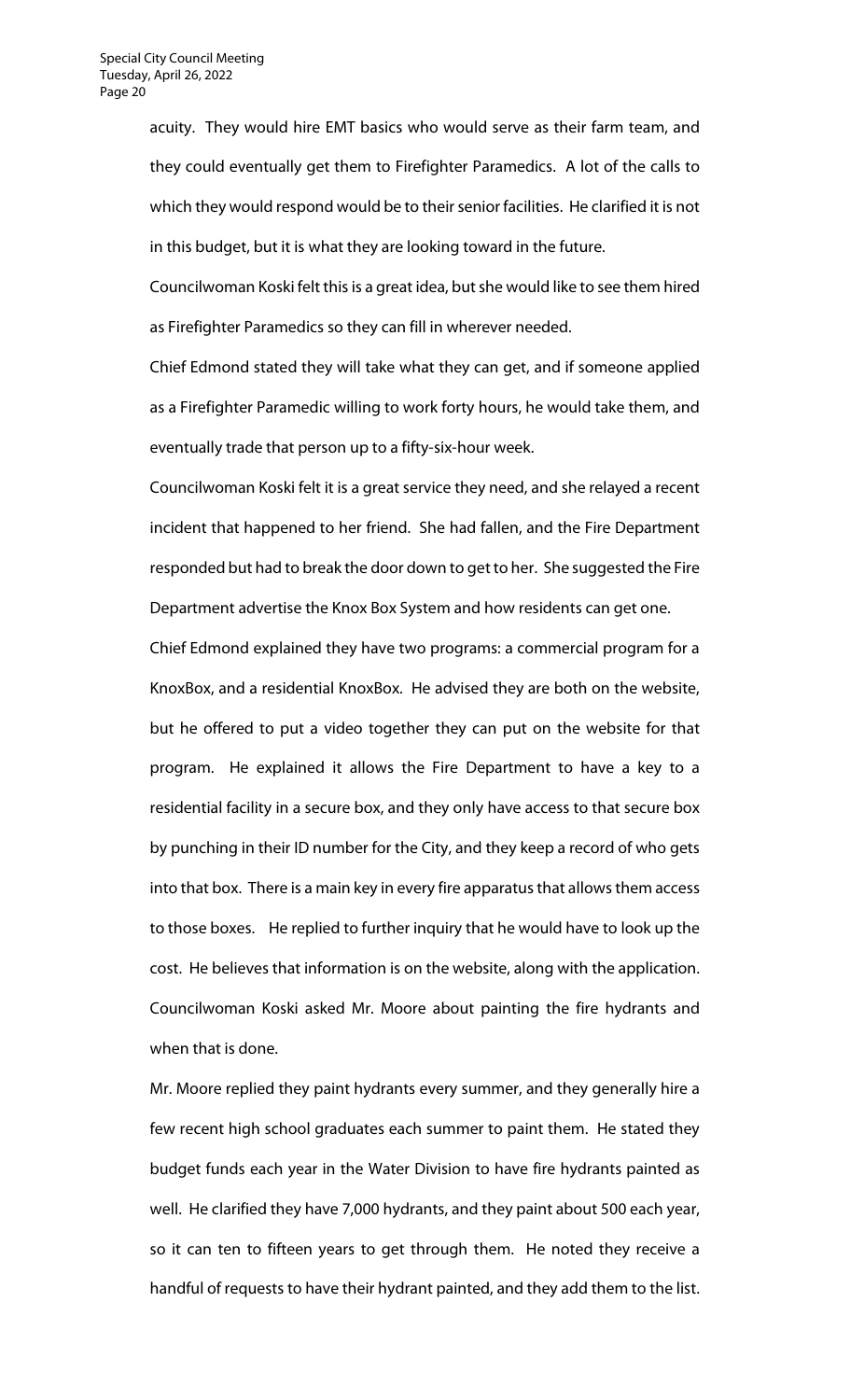Councilwoman Koski understood that there have been some installation problems with the new water meters because of trouble with the water shut-off valve. She inquired as to whether there is anything citizens can do to be prepared in the event something goes wrong during the installation.

Mr. Moore assured the contractors are certified trained staff in plumbing and they know how to shut off the water, so they know how to move to the next valve should there be a problem. He added the contractors have their own staff as well as the City employees, and they are available 24/7 to shut the water off at the curb in the worst-case scenario. They are typically able to shut it off in the house without flooding the basement. He replied to further inquiry the water is shut off to the entire house in order to install the meter. In most cases, it is shut off in the basement, not at the curb.

Councilwoman Koski inquired as to when they are finding that homes have problems with the shut-off valve, and whether it is in the older homes.

Mr. Moore replied they cannot tell. Some homes have older valves that could potentially be leaky, but some of the newer valves can do the same thing.

Councilwoman Koski noted that DPW is getting a new chipper, and she inquired as to how much they charge if a resident would like a tree cut down. She asked how they schedule it, and what does the City do with the wood chips.

Mr. Moore replied that the chipper will be predominantly for severe storm damage. DPW no longer chips branches at the curb for a fee, and that service is contracted out. If residents should want to received chipping from the City, he believed the rate is approximately \$65 or more per half hour of chipping for a reasonable pile. The resident can call DPW, schedule through the contractor, with DPW serving as a facilitator. The contractor takes the wood chips, and he does not believe they are available for residents. He added when DPW does their chipping from storm-damaged branches, they take their chips to a company near 15 Mile and Mound.

Councilwoman Koski commended Mr. Moore on doing a fine job, and she added she likes their new building.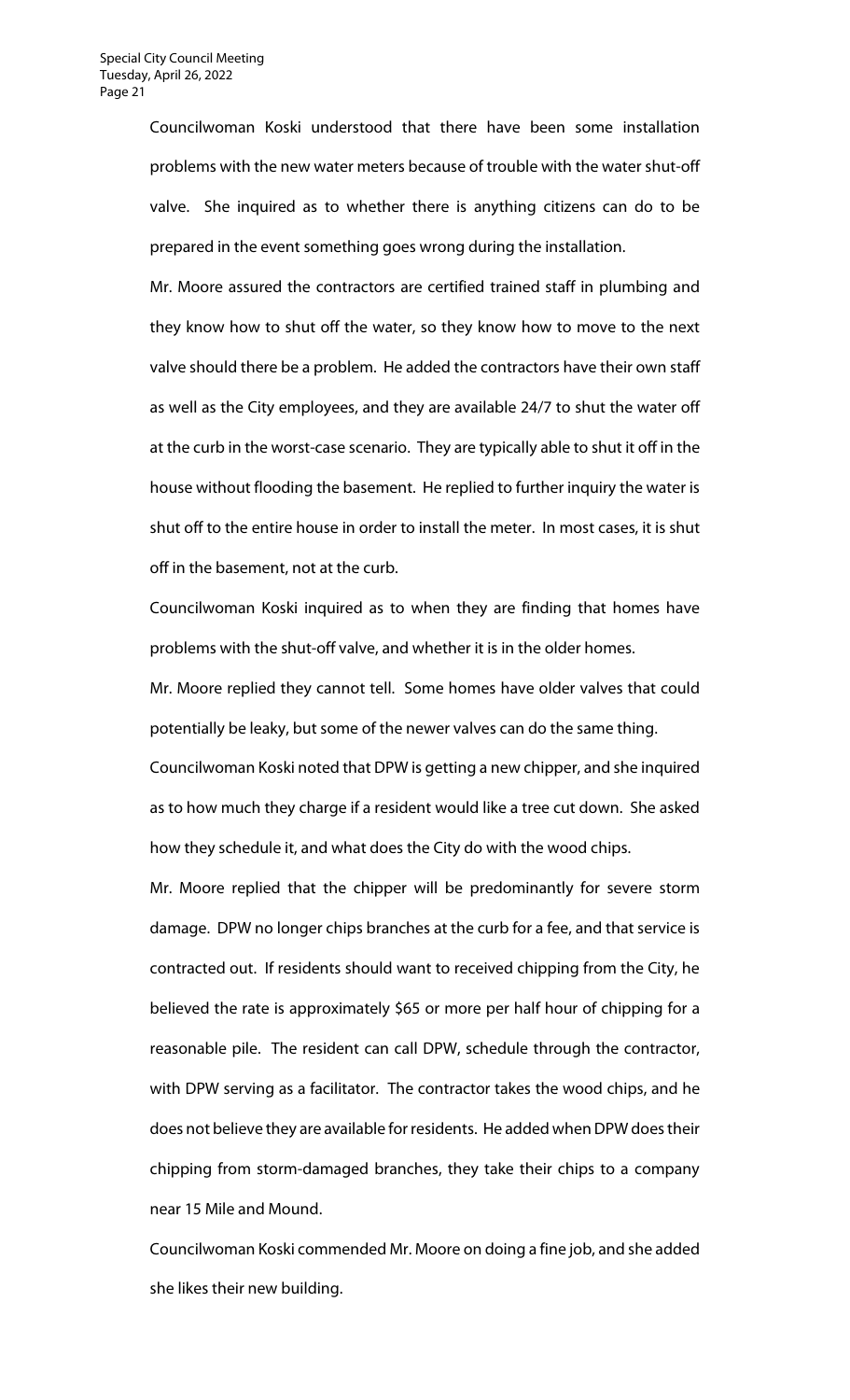Councilwoman Ziarko thanked everyone for the time they put into the presentations. She questioned Mr. Moore as to what a resident can do if they are not comfortable with an outside company coming into their home to install a new water meter, but they would be happier if it were a City employee coming into their home to make the change.

Mr. Moore replied they would prefer and desire that residents go through the contracted company, but it is an option for a City employee to do the installation. He assured the contracted company has been vigorously vetted through the Department of Public Works, and additionally, any employee of the contractor who installs the meters is vetted, meets certain criteria, and has a background check through Human Resources before they are given permission to work for the City as a contractor. If someone is still uncomfortable with a non-city employee, the DPW will make accommodations for them, assuring they want to work with the residents.

Councilwoman Ziarko suggested another option for someone not comfortable is to call DPW and let them know they have an appointment scheduled on a certain day, so they are assured it is not a scam. She questioned the morale of the employees who are working in the new building.

Mr. Moore replied to inquiry that the morale of the employees is great and has been that way for a long time. He stressed they have a great group of highly intelligent, dedicated, hard-working employees who truly care and want to do a great job. They take a lot of pride in "making normal happen in the background" so people can go on with their lives. He estimated that almost three-quarters of their staff have signed up to use the new employee gym before work or after hours. He admitted working in DPW is a tough job with long hours, and they have no second shift, so many times it is a sixteen-hour day, but they are truly appreciative of the new building.

Councilwoman Ziarko questioned whether residents will be able to go directly into their bill to see their usage.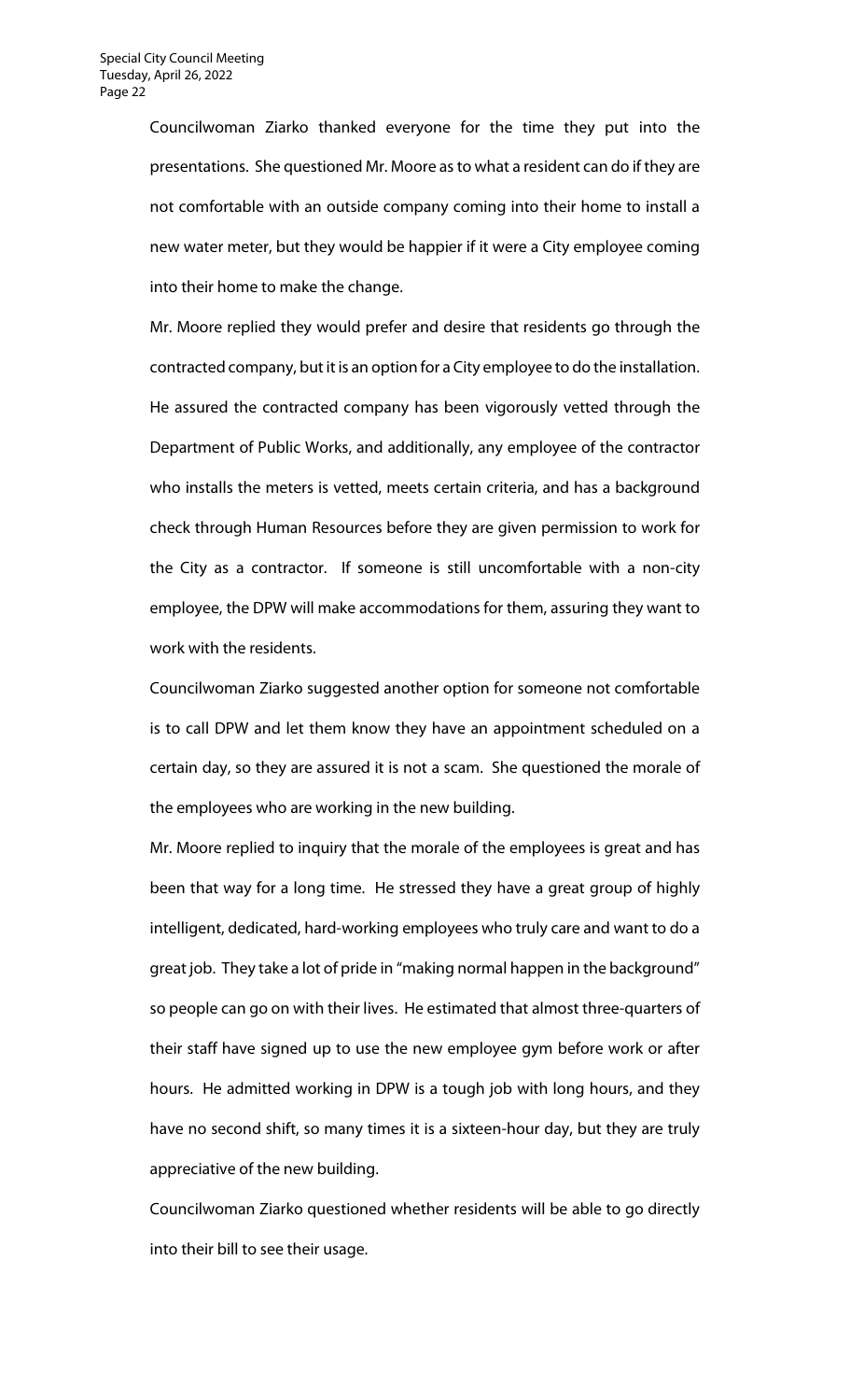Mr. Moore replied to inquiry that is the goal, but they have yet to finalize the details of that software program. They want to get to monthly billing first, then they will begin to unveil the technology aspect. They want something simple and create a video that residents can watch to see how they can access their bill. Councilwoman Ziarko questioned who trims the trees in the right-of-way on county roads. She lives on Schoenherr and does not believe the trees along there have been trimmed more than three times in at least ten or fifteen years. Mr. Moore replied to inquiry the City's contractor maintains all the roads; however, there are a few provisions in the contracts with the County and State as far as annual reimbursement for services performed. In some ways their hands are tied as to how much they can provide in the way of service, based on the amount of reimbursement they receive. He commended his colleague Erik Skurda has done a great job in increasing that amount, where they will receive

additional funding back. He hoped they can pay attention to some of those major roads and get more of them done.

Councilwoman Ziarko stated she is excited about the idea of hiring extra EMT's or Paramedics to work during the high-volume times. She questioned how the union feels about this proposal.

Fire Chief Edmond replied to inquiry that it is being negotiated. He clarified the ambulance is not in this year's budget but is something they are looking at for the future.

Councilwoman Ziarko felt a farm team is an excellent idea and compared it to having internships withing City Hall. She agreed with Councilwoman Koski's suggestion to start another KnoxBox campaign to let people know they are available. She felt repairing a door that is broken down when emergency access is deemed necessary will cost more than having a KnoxBox. Councilwoman Ziarko questioned Chief Dwojakowski as to the locations of the twenty-two FLOCK cameras, and how they determine the locations.

Police Chief Dwojakowski replied they want to capture the greatest number of cars into and out of the City from the north, south, east, and west. He anticipated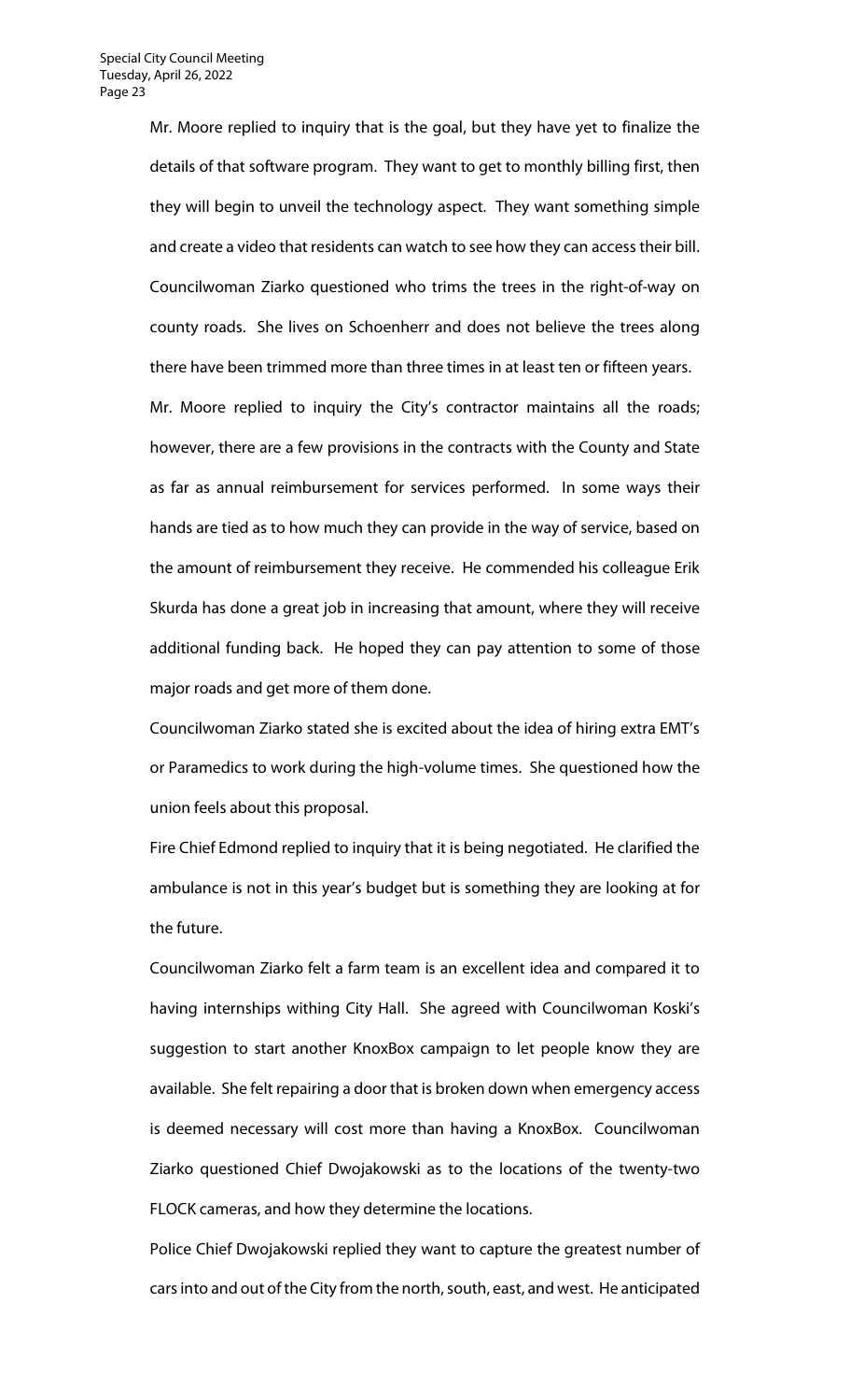most of them will be placed at intersections because there are existing poles they can use.

Councilwoman Ziarko questioned on how they focus on only the license plate, since there are so many heights and views of it.

Chief Dwojakowski stated he helped Utica with the grant in 2012, so he is very familiar with license plate reader technology. He explained there is artificial intelligence and an infrared camera that takes a crystal clear black and white image of the license plate even at subsonic speeds. It blows up the license plate in black and white, but it also takes a color image of the vehicle and overlays the two images together. The black and white image has the license plate number and when the officer gets a hit on their system, an alert noise sounds. When they pull it up, there is a giant image of the license plate. Before the officers can do anything with it, they look at it closely, because it will clearly mark the state in which the license was issued, along with the license number. The officer will have to understand they have to verify the image of the wanted plate is that of the actual car in front of them, including the license number and the state in which the license plate was issued. They must know the reason it is being alerted.

Councilwoman Ziarko questioned why the system does not provide the license plate in color as well, which would help identify the state as well.

Chief Dwojakowski explained all images contain the name of the state written on the plate. He has not yet seen FLOCK's full print-out, but there is a full color image, but it is taken further from the vehicle, so they may not be able to see the direct color of the plate. He informed they use a black and white image of the license plate because it is so precise. A very clear picture can be taken even in total darkness with the infrared illuminators on the camera.

Councilwoman Ziarko recalled Chief Dwojakowski had mentioned that the City's FLOCK system will interact with the FLOCK systems used in other municipalities. She inquired as to whether the FLOCK system interacts with all their other systems they use.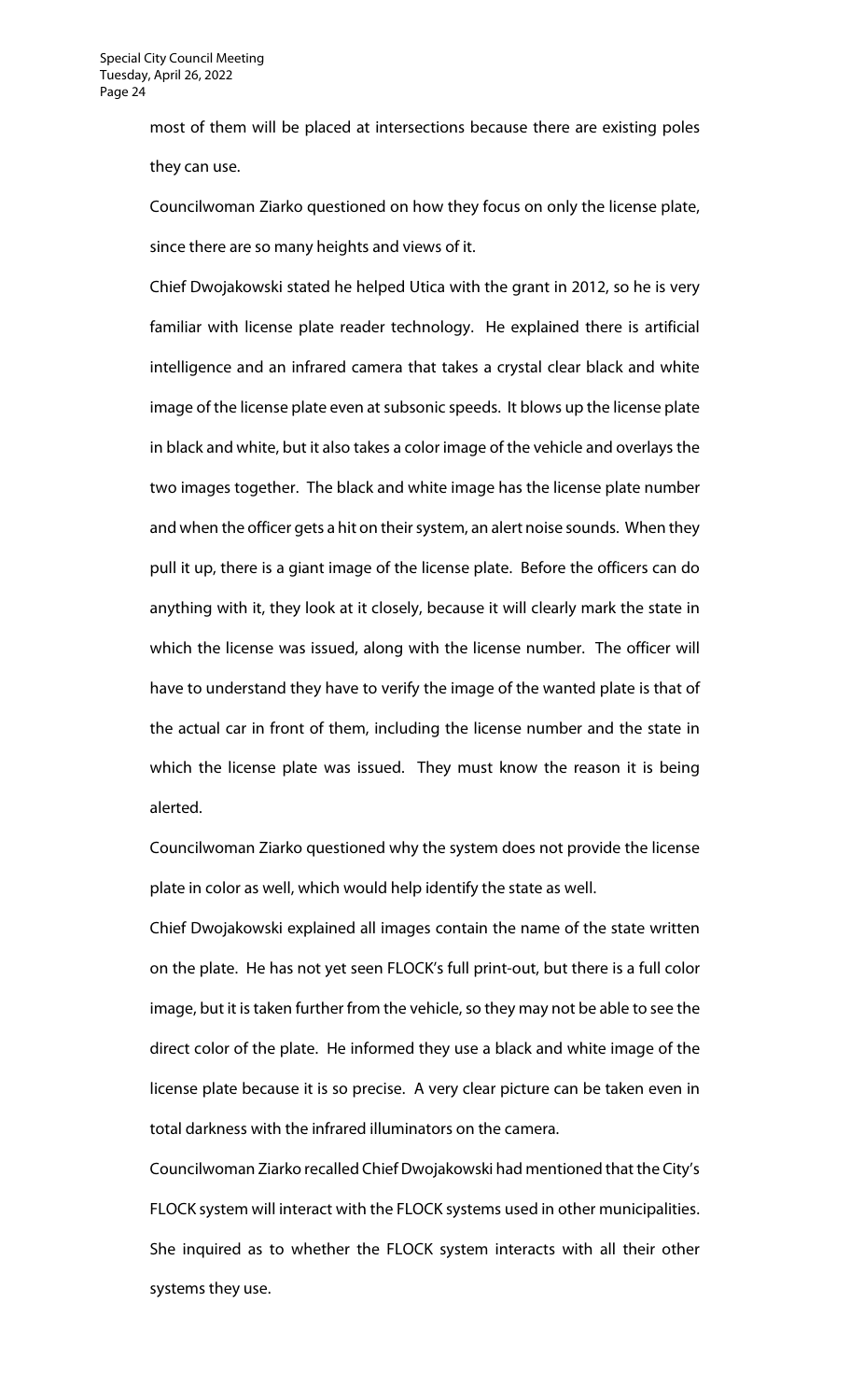Chief Dwojakowski replied to inquiry it is a stand-alone system, so it would not go into their records system or any other system. It would not integrate with anything else.

Councilwoman Ziarko noted there are communities in other states that can issue a speeding ticket, or a traffic violation ticket based on a camera, and she questioned whether that would be a reason that FLOCK would be used.

Chief Dwojakowski replied no. He stated it is illegal in Michigan to have "red light" cameras. The FLOCK cameras would not do that. He replied to further inquiry that it could help them identify a car involved in a hit-and-run accident if a witness indicates it was a certain make and model car, and they go to FLOCK and discover there is a vehicle of that make and model at the same intersection within a minute after the accident. He cautioned, however, that at that point, it would only be considered a possible suspect, so they would contact that driver and ask them if they saw anything. It would be considered an investigative lead. Councilwoman Ziarko questioned whether it would identify someone driving under the influence.

Chief Dwojakowski replied to inquiry that it could, but if it is after the fact and they do not find that car until later that night or the next day, they do not know who was in the car at that time. If it occurs, and they enter it into the system, an officer two miles away may see that license and the comment box indicating they are wanted for possible OWI enforcement. That officer could verify that vehicle is swerving in and out of traffic, but they would still have to do their due diligence like any other drunk driving stop, and they would have to have reason to stop that car.

Councilwoman Ziarko questioned whether the FLOCK system can determine whether a motorist involved in an accident had been speeding immediately prior to the accident, based on the location of the two cameras and the time it took them to travel that distance.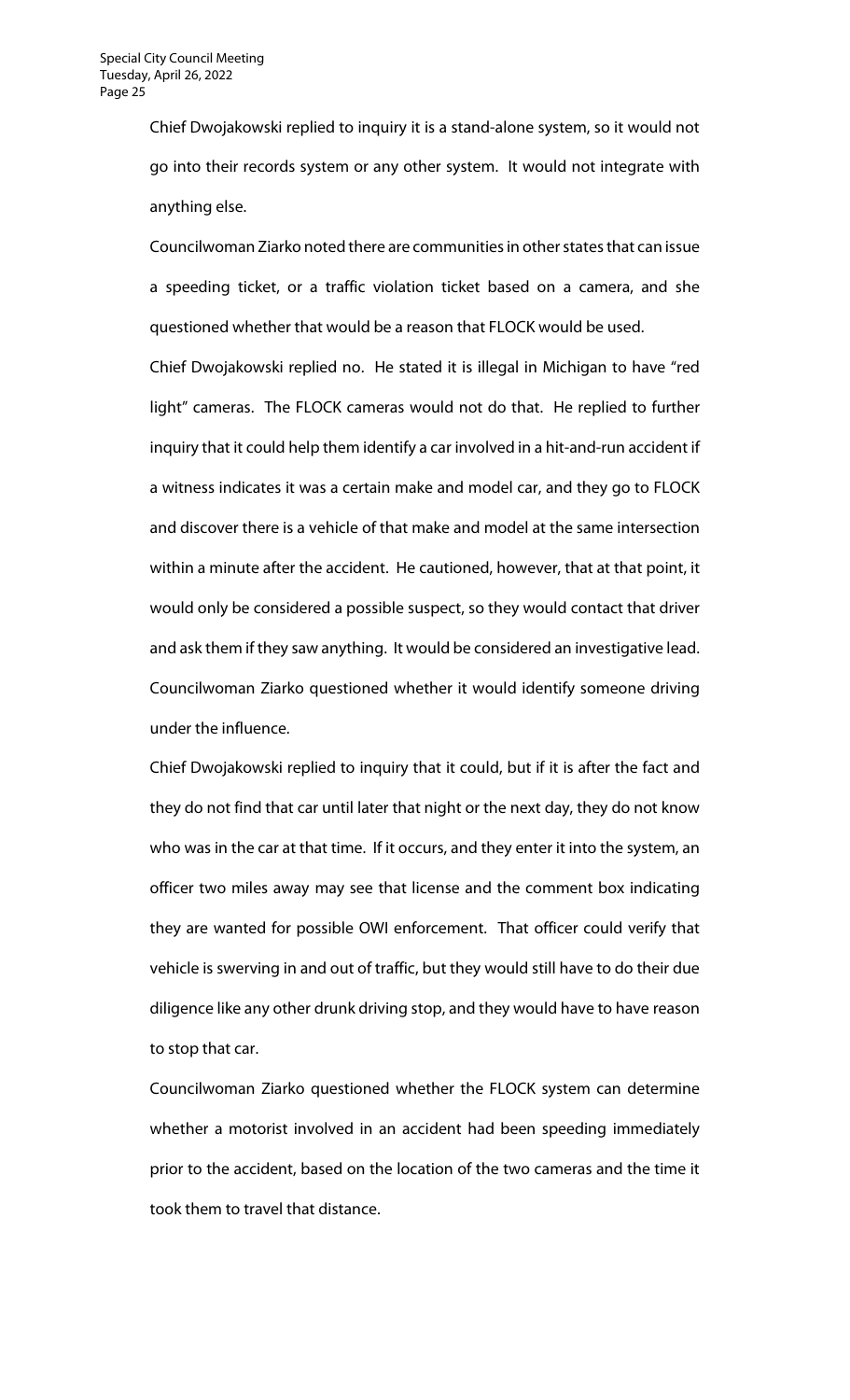Chief Dwojakowski replied there is no speeding data on FLOCK, although they may be able to go back, but timing it would be difficult. He added he has never heard of FLOCK being used for that purpose.

Councilwoman Ziarko is in favor of the Deputy Chief and inquired as to whether than has been negotiated with the union.

Chief Dwojakowski stated it is being negotiated.

Councilwoman Ziarko has no problem approving the budget with these cameras. She would like some more questions answered, but she reminded they are not purchasing them tomorrow, so they have time to talk about it and inform the residents. She questioned whether the residents will know where these cameras are being installed.

Chief Dwojakowski replied they may show dots on a map where the cameras are located, but he would like to investigate best practices for this, and they may indicate there are "twenty-two cameras placed throughout the City."

Councilwoman Schmidt stated she is on board with the Deputy Chief position, adding it is well justified. She is looking forward to having some relief for Chief Dwojakowski. She inquired as to what time frame they are looking at to implement the ReDirect program.

Chief Dwojakowski replied they had a meeting last Friday with the Macomb County Prosecutor, FAN President Linda Davis, himself, and representatives from Livingston County, as well as New Jersey, where this program is already in existence. He added it has been used very successfully, adding it is a diversion program. The problem is how they do this program, who is getting the people off drugs, and how is it paid for. It is complicated and expensive, and it takes time and programming. They want to determine what types of crimes would be eligible for this diversion, and whether they are diverted at the time they are arrested or after the arrest. He added the question is what happens if they do not follow through with the treatment, and whether they then go through with the original charges. He hopes they can get this program up and running in the coming months, so they are working on it. He replied to further inquiry that with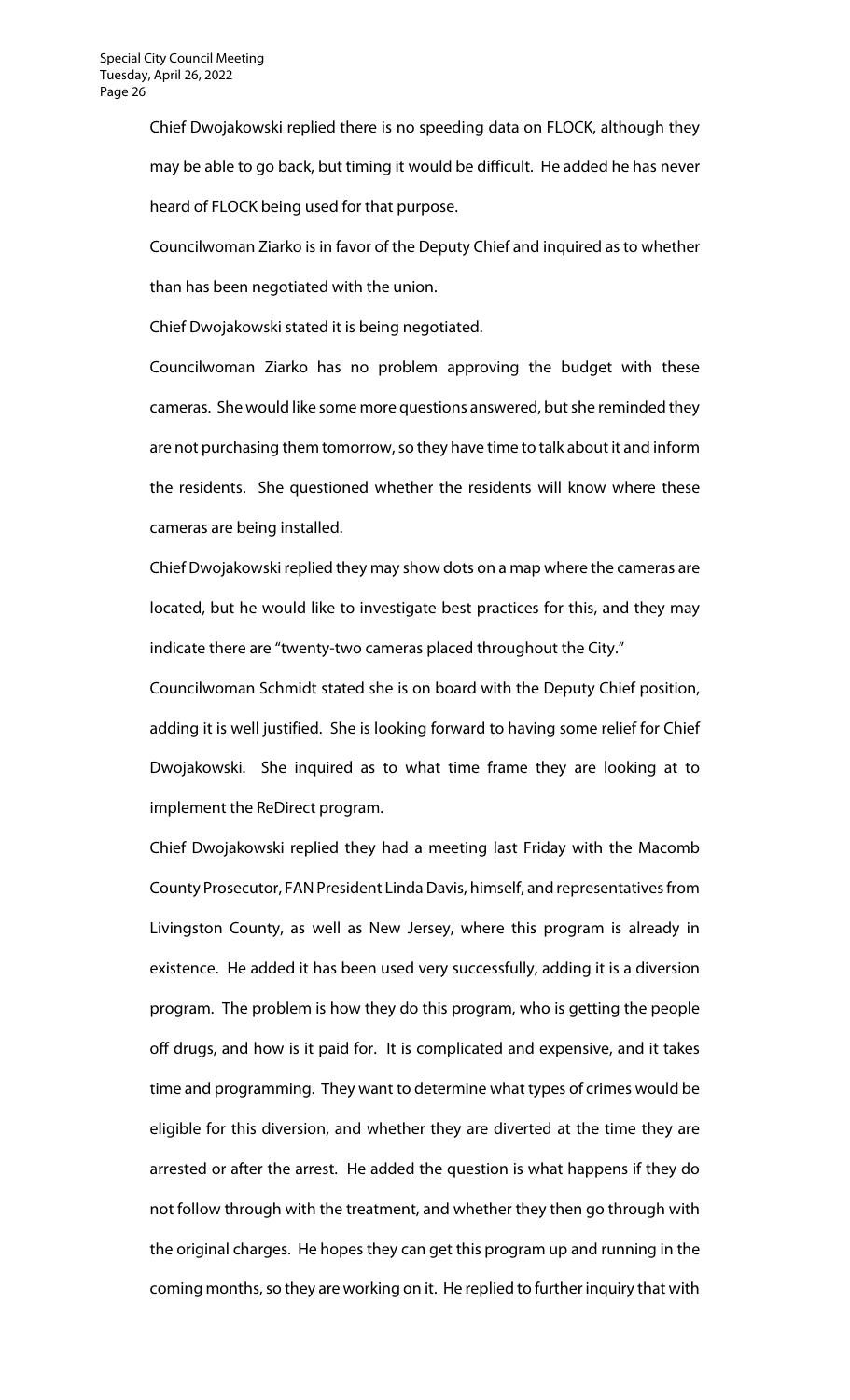the drug court, the arrest takes place and the person arrested goes to see a judge. The Judge will offer to dismiss the list of charges if they are willing to go through the entire course of treatment. He explained the difficulty with that, including a lot of resources and money. A drug court could be used in combination with the diversion program. He cited an example and noted that in Livingston County and in New Jersey, they actually call someone from the program to the scene. The police gather the individual's data, write a full report and the charges, but they get the individual treatment right there, with the promise being that if they do not follow through with the treatment, the police will follow through with the charges.

Councilwoman Schmidt questioned whether their social worker would be involved.

Chief Dwojakowski replied she could be involved, but the question is who will come out to the scene at all hours of the night. In Hope Not Handcuffs, they have "angels" from Families Against Narcotics (FAN) who come out, fill out the intake sheet, and they determine where to send them. He questioned who the "angels" would be and who funds it and fills those positions. He explained that is part of the \$2 million grant that FAN was able to secure.

Councilwoman Schmidt stated she would be concerned with this program if their social worker had to be involved, because she felt there is enough work to keep two social workers busy. She added the social worker is doing a phenomenal job, and she expressed concern about "burning her out." She addressed the issue of the FLOCK cameras, and stated she is all in favor of being proactive. She felt that the cameras in 2012 may not have worked very well, but there has been ten years of technology upgrades, so they have come a long way. She does not see it as an intrusion, but it is "another tool in their toolbox to catch the bad guy." She noted Ms. Wright mentioned the question of whether this will be used for illegal immigrants. She questioned whether the FLOCK system will be used to contact Immigration and Customs Enforcement (ICE).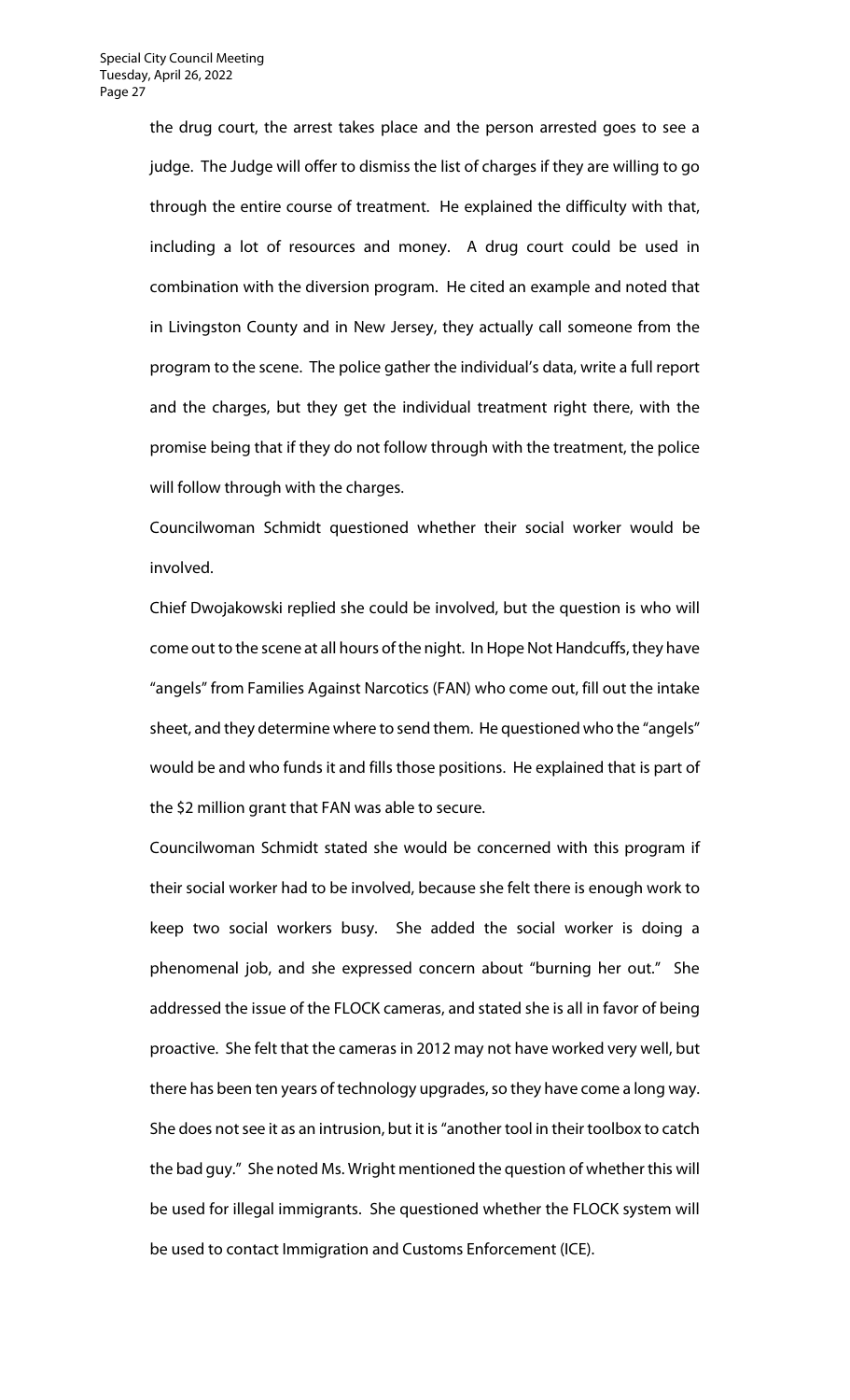Chief Dwojakowski replied to inquiry that it will not be used that way to his knowledge. He explained they have a "hot list" that the State of Michigan issues every day, and when the officers start their shift, they log in to FLOCK and it will upload the most current version of valid plates wanted. He noted a lot of those are wanted for very serious felony warrants. He cited an instance in 2012 with the old system where he got a hit, and the request was from Homeland Security for a known terrorist in this vehicle, including the name of the driver. He stopped the car, and it was the individual named. The comment section on the State's "hot list" indicated not to detain him, but "stop and ID." He assured if someone is here illegally, that is not one of the reasons it would be entered into the system.

Councilwoman Schmidt inquired as to whether the County has FLOCK cameras. Chief Dwojakowski replied that Macomb County is moving forward with the program, and the Oakland County Sheriff has some cities within their policing boundaries that want them.

Councilwoman Schmidt questioned how often software updates will need to be purchased.

Chief Dwojakowski explained it is \$2,500 per year for each FLOCK camera, and this is the lease fee, which covers everything. If something goes wrong with the cameras, FLOCK fixes them, and they provide the software updates at no extra charge. He replied to further inquiry that this amount will be coming out of the Forfeiture Funds.

Councilwoman Schmidt stated she is comfortable with this, and what it is utilized for will keep the community safer. She noted in the Warren Consolidated School District, they have one resource officer who covers Sterling Heights High School. She is aware he also covers two other high schools in the community, which are Community High School at Hatherly Educational Center and the Career Prep Center, as well as the two middle schools, Grissom Middle School, and Carleton Middle School. She stated the Warren Police Department has two school resource officers funded, one housed at Cousino High School and one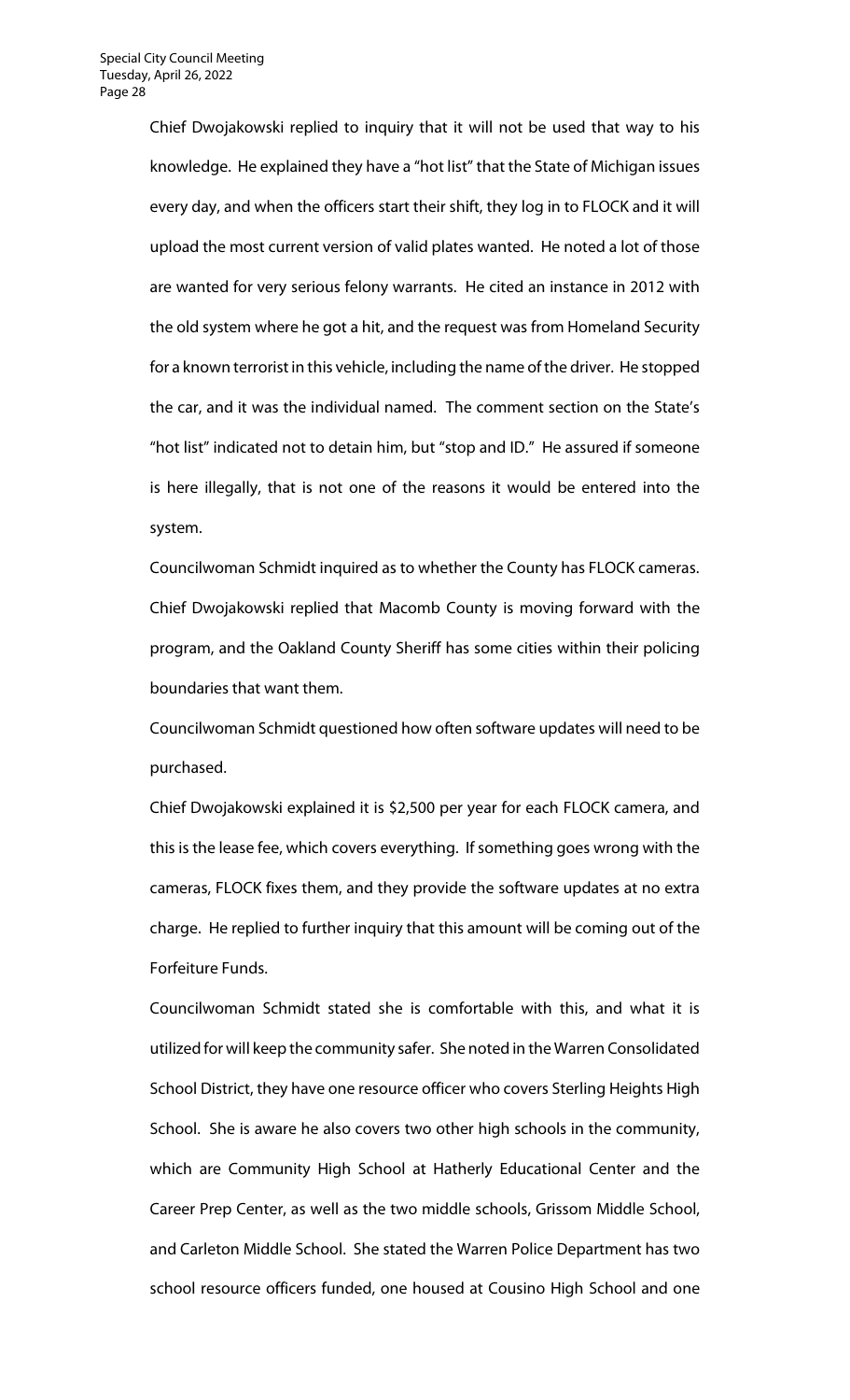housed at Mott High School. She felt it would only be fair to approach the school district about funding a second school resource officer. She stressed Officer Campau has done a great job, and he has been working long hours following up on threats. She felt it is the least they can do to make sure they have enough coverage for the schools in this community. She requested that Chief Dwojakowski and Mr. Vanderpool speak with Dr. Livernois to see if that can happen, not for this budget year but for the future. She pointed out that when those officers are off for the summer, they can then patrol the parks or serve on bike patrol.

Councilwoman Schmidt asked Ms. Varney about the administrative fee on the quarterly water bills, and questioned whether that amount will be divided monthly, or whether they will be charged the same fee every month that they were charged quarterly.

Ms. Varney replied to inquiry that the quarterly fee will be divided into three, so each month they will be paying one-third of the quarterly administrative fee. Councilwoman Schmidt questioned Chief Edmond how often the CPR training will be offered to residents.

Fire Chief Edmond replied they are developing it and will be rolling it out this summer, so he cannot provide an answer on that at this time.

Councilwoman Schmidt stated she is a CPR instructor at Warren Consolidated Schools, and she has former students contacting her about being recertified. She cannot do that in her building, but she indicated she will have them contact the Fire Department. She liked the idea of having a farm team, adding that a lot of their firefighters originally came from Universal Ambulance or other ambulance companies and are now paramedic firefighters. She felt it is a wonderful opportunity for them. She suggested possibly Community Relations can put together a flash video about the KnoxBox, and it would be good to have it on social media in addition to the website.

Chief Edmond stated he did some quick research on the KnoxBox, and the cost is about \$28 plus shipping and handling. He added they have a video about the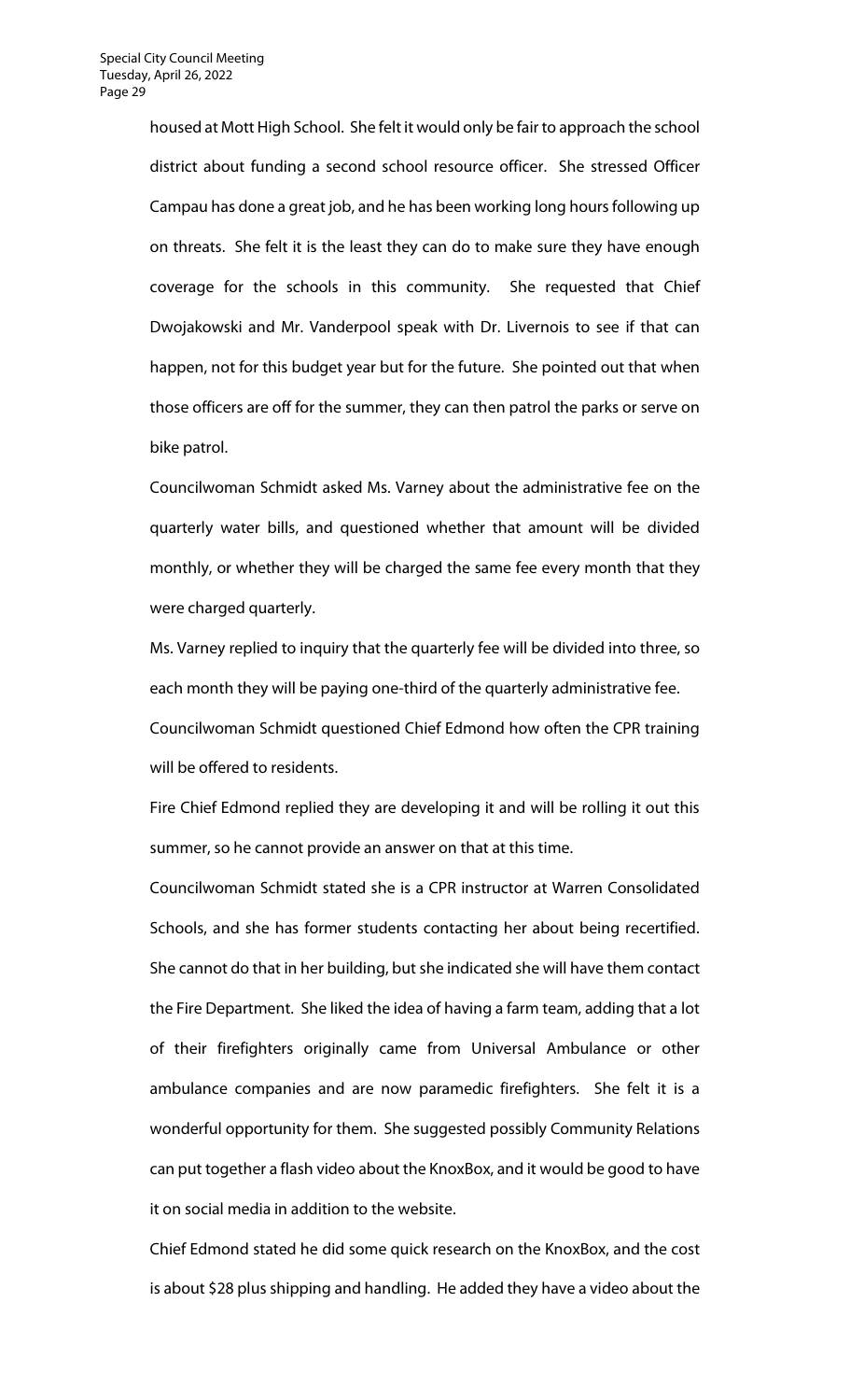KnoxBox on the City's website, but he assured they will do a better job of trying to get out the information through Facebook and other social media platforms. Councilwoman Schmidt stated they have a department that can help with that. She questioned Mr. Moore about the fire hydrant painting, noting she has a fire hydrant in front of her house, and she cannot remember it ever being painted. She questioned whether they have ever considered a program where families could "adopt a hydrant," go to the DPW building to get all the supplies to paint their fire hydrant.

Mr. Moore stated that is a great idea that they can explore, but he explained the DPW would have to supply the material because it is reflective paint.

Councilwoman Schmidt understands it seems devastating to see trees that are freshly pruned, but she added that the City's tree pruners do much better than those hired by DTE, who hollow out the insides of the trees. She is glad they stick to standards on the tree-trimming. She thanked everyone for all their hard work on this budget. She explained that she has a prior commitment for next Wednesday, and she will be out of town for a conference that she helped to organize, and it was scheduled before Warren Consolidated Schools decided to have something on the ballot, requiring City Council to move their meeting to Wednesday. She will therefore not be here for the budget adoption, but she is in full support of the budget as presented.

Mayor Taylor thanked Mr. Moore, Ms. Varney, Chief Dwojakowski, and Chief Edmond for their presentations. He indicated there was a lot of great discussion tonight, and he stated he will keep an open mind on the FLOCK camera system, although he would like to know more about it when it eventually comes back to City Council.

Councilman Radtke stated he has a couple more questions. He asked Chief Dwojakowski about something he read about the FLOCK system that they can not only search by make or color of the vehicle, but also by bumper sticker or unique feature of the car, like a luggage rack. He questioned whether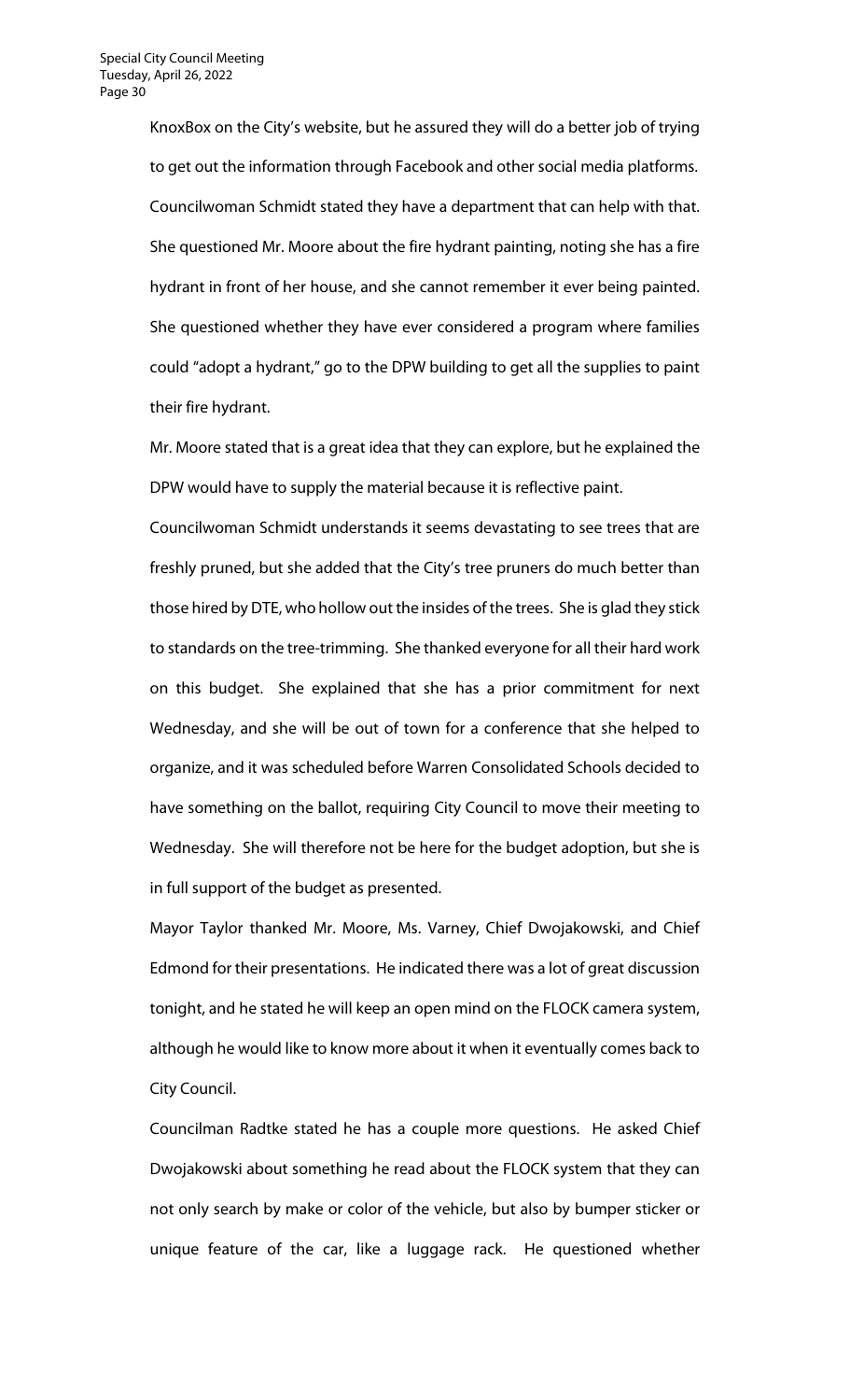theoretically they can search for all cars that have "Trump" bumper stickers, for example.

Chief Dwojakowski clarified they can be searched by a "unique identifier," but that might be a sticker on a car, and it may not be able to be searched based on what is on that sticker.

Councilman Radtke stated the website indicates they can also search by "associated vehicles," and he requested an explanation as to what that entails. Chief Dwojakowski replied "associated vehicle" may be a plate that is related to a plate that is known or wanted. He replied he is only guessing what the website

is referencing, but it could be that the owner of a plate that is wanted may have a second vehicle registered in his/her name.

Councilman Radtke stated that, according to the website, it is "a car that was seen in the vicinity with another car several times through the process." He referred to it as a "legalized dragnet" and expressed concern that it could potentially impact any car seen in the vicinity of the wanted car within the last thirty days. He understands that the Sterling Heights police officers are very diligent, but he felt if this is made legal, there will be people caught up in it that have nothing to do with it, potentially leading to undesirable outcomes. He talked about a lawsuit where there was an error in the license plate information put into the system by the Detroit Police Department, and that individual was pulled over and arrested in this community based on that erroneous information.

# 7. COMMUNICATIONS FROM CITIZENS

Mayor Taylor opened the floor for comments from citizens, but no one spoke.

8. REPORTS FROM CITY ADMINISTRATION AND CITY COUNCIL Mr. Vanderpool stated he had nothing further to add this evening.

There were no comments from the Mayor or City Council members.

# 9. UNFINISHED BUSINESS There was no unfinished business.

- 10. NEW BUSINESS There was no new business.
- 11. CLOSED SESSION